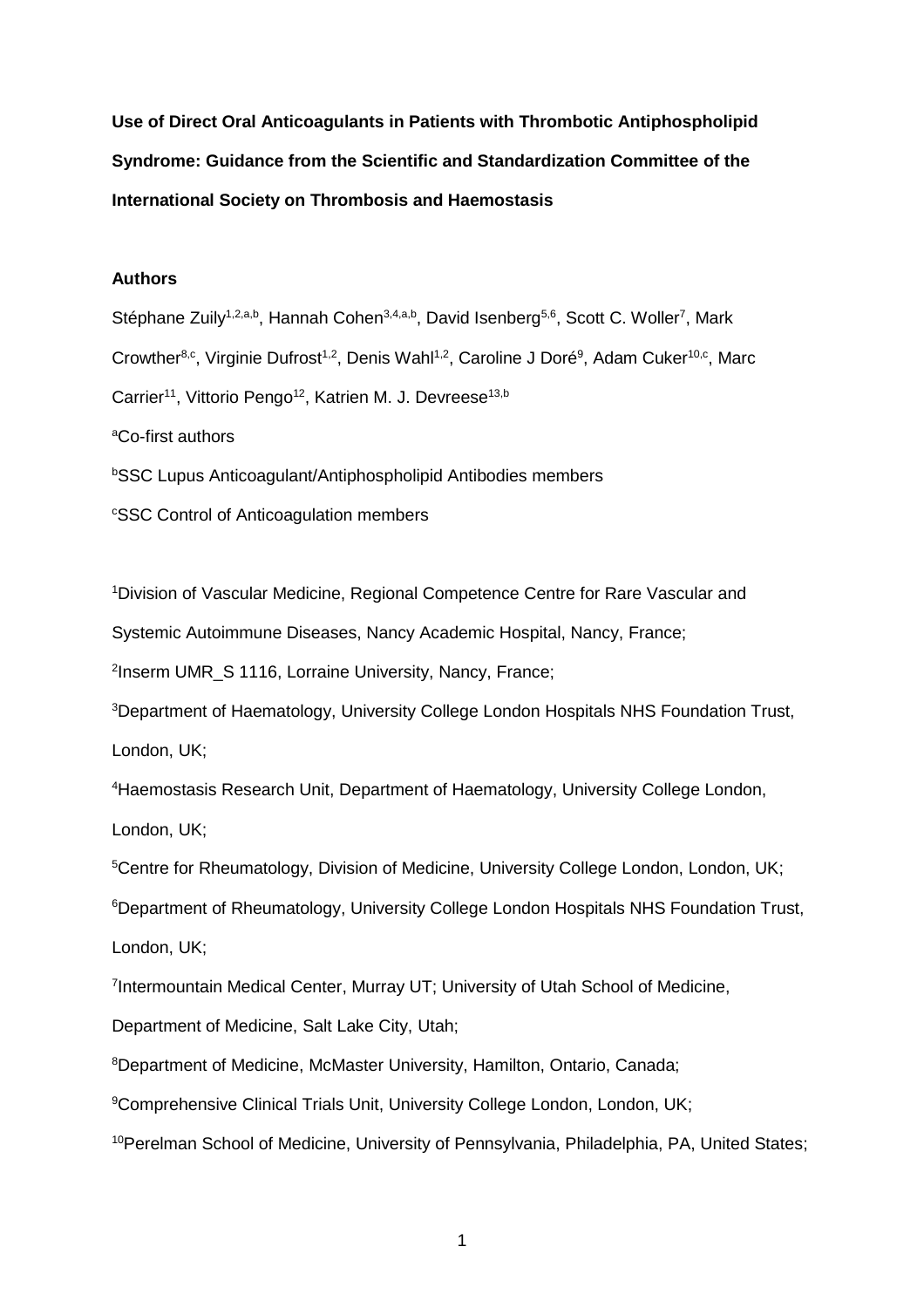<sup>11</sup>Department of Medicine, Ottawa Hospital Research Institute at the University of Ottawa, Ottawa, Ontario, Canada;

<sup>12</sup>Cardiology Clinic, Department of Cardiac, Thoracic and Vascular Sciences, University of Padua, Padua, Italy;

<sup>13</sup>Coagulation Laboratory, Department of Diagnostic Sciences, Ghent University Hospital, Ghent, Belgium.

## **Corresponding author**

Prof. Katrien M. J. Devreese, MD, PhD Coagulation Laboratory Department of Laboratory Medicine Ghent University Hospital Corneel Heymanslaan 10 9000 Ghent, Belgium. Email: [katrien.devreese@uzgent.be](mailto:katrien.devreese@uzgent.be)

## **Manuscript word count: 3339**

**References: 52**

**Keywords:** direct oral anticoagulants, vitamin K antagonists, antiphospholipid syndrome, antiphospholipid antibodies, triple positivity, venous thromboembolism, arterial thrombosis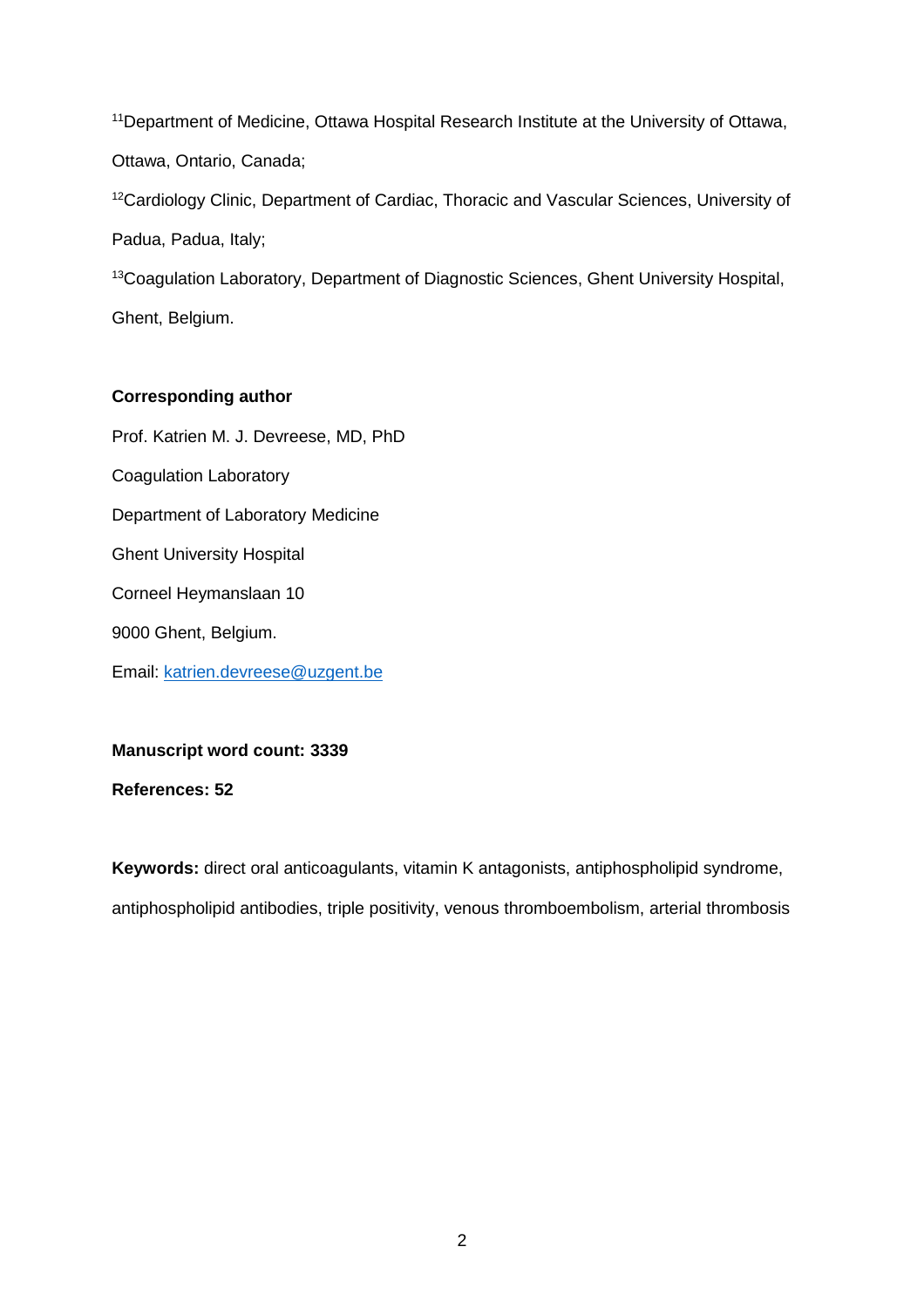#### **Scope and methodology**

Vitamin K antagonists (VKAs), notably warfarin, are the standard treatment for thrombotic antiphospholipid syndrome (APS) [1–4]. This acquired autoimmune disorder is manifested by thrombosis (in the arterial, venous, or microvascular circulation) and obstetrical events, in association with persistent antiphospholipid antibodies (aPL; one or more of lupus anticoagulant [LA], IgG and/or IgM anti-beta 2 glycoprotein 1 [aß2GP1] and anticardiolipin antibodies [aCL]) [5].

The use of VKAs for the anticoagulation of APS patients has been challenged by the introduction in case reports, small series (Table 1), cohort studies and randomized controlled trials (RCTs) of direct oral anticoagulants (DOACs). When compared with VKA, DOAC advantages include fixed-dose prescribing, no need for monitoring of anticoagulant effect, simplified perioperative management, reduced major and intracranial bleeding, fewer drugfood interactions and significantly fewer drug-drug interactions. These attributes are especially advantageous among patients with APS, who often require indefinite anticoagulation [6]. Furthermore, APS patients may experience difficult INR (International Normalised Ratio) control due to an interaction between their antibody and reagents used in the INR determination [7]. Recent professional guidance statements have been issued regarding the use of DOACs in APS patients. Based on the results of one RCT [8], the European League Against Rheumatism (EULAR) guidelines recommend that rivaroxaban be avoided in triple-positive APS patients (i.e. presence of LA, aß2GP1 and aCL) [4]. The European Medicines Agency (EMA) recommends against the use of DOACs in APS patients, especially in those who are triple-positive [9]; and the European Society of Cardiology recommends against DOAC use in all APS patients [10]. The British Society for Haematology addendum to the existing guidelines recommend against the use of DOACs for arterial thrombosis in APS patients; and in APS patients with venous thrombosis, a switch from DOAC to VKA in those who are triple positive, with consideration of continuation of the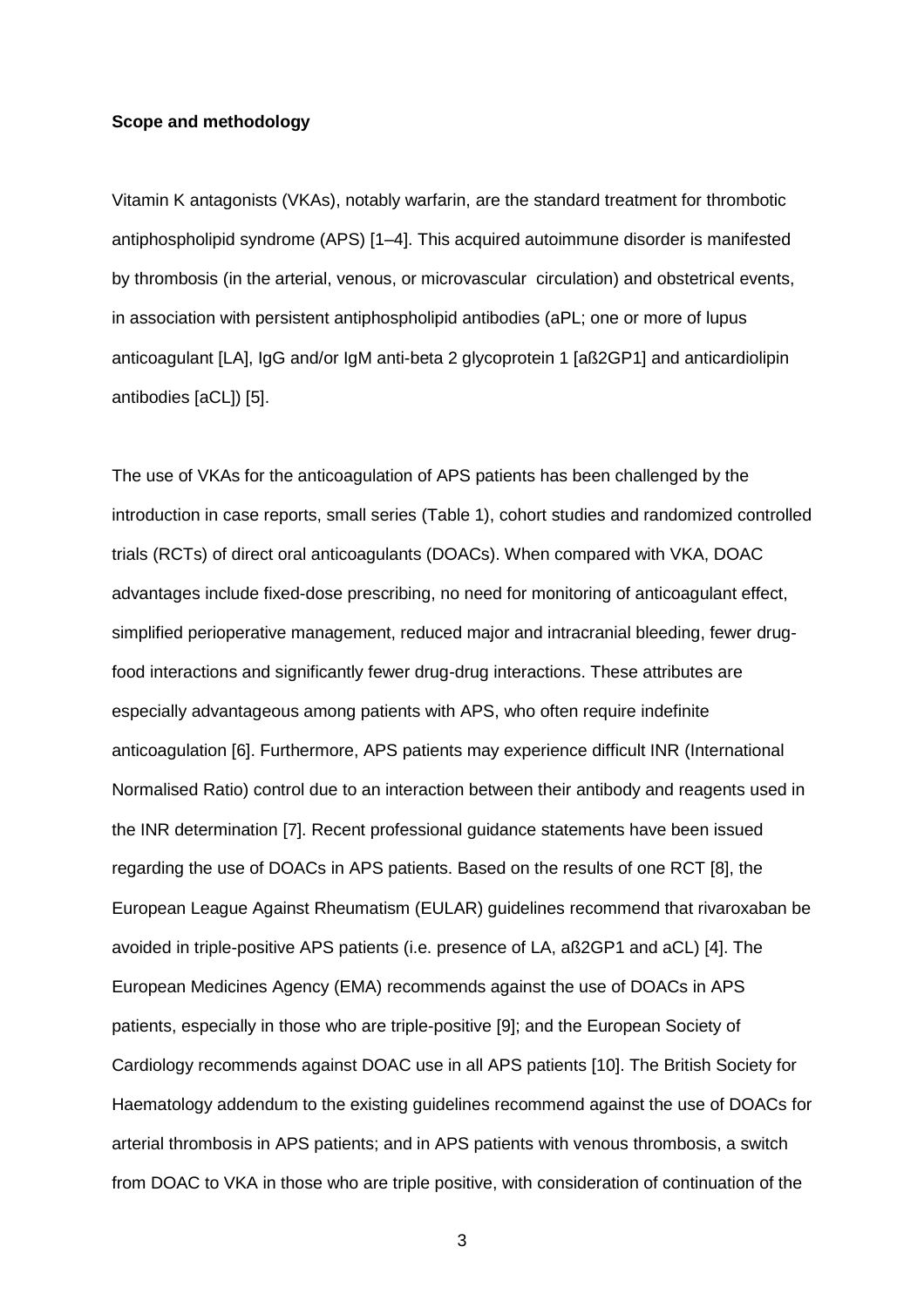DOAC if non-triple positive [11]. These discrepant recommendations have resulted in uncertainty regarding the use of DOACs in APS patients [12].

The Lupus Anticoagulant (LA)/Antiphospholipid Antibodies (aPL) Scientific and Standardization Committee (SSC) of the International Society on Thrombosis and Haemostasis (ISTH), in collaboration with the subcommittee on Control of Anticoagulation, has produced guidance herein to help healthcare professionals manage thrombotic APS patients. This guidance also serves as a call and focus for research. Our statements provide guidance, but do not replace clinical judgement for the management of individual patients. The wording 'we recommend' indicates a consensus among the authors, whereby the clinician should consider adopting the practice in most cases; 'we suggest' indicates a weaker guidance statement supported by most but not all authors, whereby the clinician may adopt the guidance statement or use an alternative approach to manage patients.

#### **1. Background and available evidence**

*What are the results from clinical studies of DOACs for thrombotic APS?* Results from case series and clinical studies (RCTs, cohort or case control studies) [8,13– 19] are summarized in Tables 1 and 2 respectively.

*What are the results of systematic reviews of thrombotic APS patients on DOACs?* Three systematic reviews [20–22] were performed using different designs and analysis. These yielded inconsistent results and some had important shortcomings, which limit their applicability to clinical practice.

An individual patient data (IPD) meta-analysis of 447 APS patients treated with DOACs [20], reported an overall annual thrombosis recurrence rate of 11.7%. Markers for recurrent thrombosis in patients treated with oral Xa inhibitors (n=303) were male sex, triple-positivity, a history of arterial or small vessel thrombosis, a higher number of clinical criteria for APS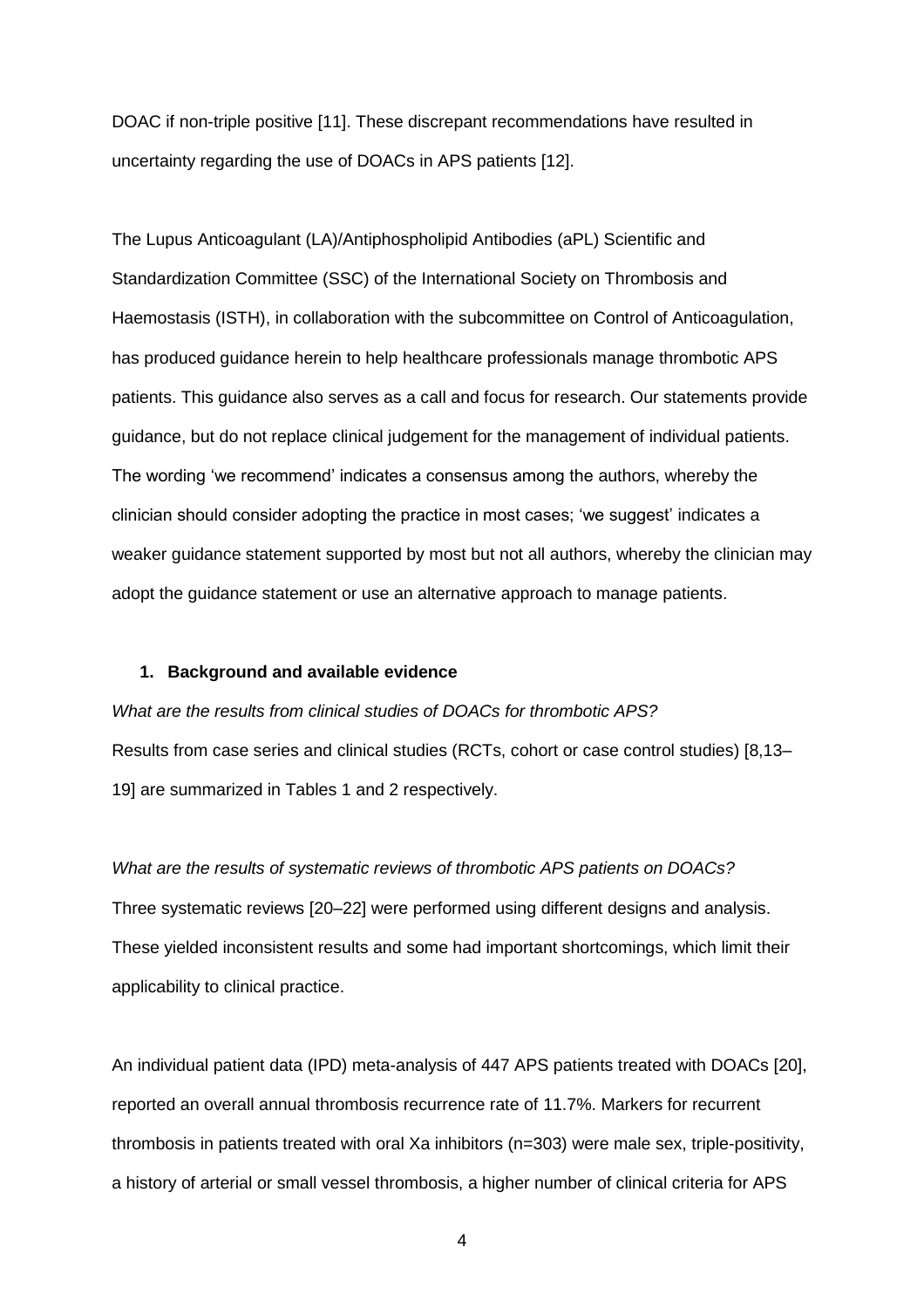classification, a history of thrombosis during VKA treatment and prior prolonged treatment with low-molecular-weight-heparin, which is generally limited to oral anticoagulant-refractory patients. Among patients treated with the direct thrombin inhibitor dabigatran  $(n=144)$ , markers of recurrent thrombosis included a higher number of clinical criteria for APS classification and a history of thrombosis during VKA treatment. Of the 73 patients who had recurrent thrombosis while on a DOAC, 31 had arterial events. Of these, three had prior arterial thrombosis alone, 10 had prior arterial plus venous thrombosis; and 18 had prior venous thromboembolism (VTE) alone.

A systematic review involving 728 patients [21] reported an annualized frequency of thrombotic recurrence during DOAC treatment of 11%. Risk factors for recurrent thrombosis included: a higher number of prior thrombotic events, a history of combined arterial and venous thrombosis, previous treatment with LMWH, use of immunosuppressant treatment, and patient preference as the sole reason for switching to a DOAC. A meta-analysis of two published RCTs (the RAPS [Rivaroxaban in Antiphospholipid Syndrome] [13] and TRAPS [Rivaroxaban for thrombotic Antiphospholipid Syndrome] [8] trials) with six months follow-up did not identify an increased risk of pooled arterial or venous thrombosis in patients treated with rivaroxaban versus VKA [21]. This result can be explained by exclusion of events beyond 6 months of follow-up (which excluded 8 of the 13 events in the TRAPS trial) and pooling of venous and arterial thrombosis (which may have obscured an increased risk of arterial thrombosis, as was seen in TRAPS). Results of this analysis differ from that of Dufrost [20], probably due to differences in data analysis (e.g., individual patient data versus published data, pooling arterial and venous thrombosis versus analysing them separately) and number of patients.

A third meta-analysis studied the use of DOACs in patients with VTE and thrombophilia [22]. In the APS subgroup, a meta-analysis of six studies found no statistically significant difference between DOACs and warfarin for prevention of recurrent VTE. The authors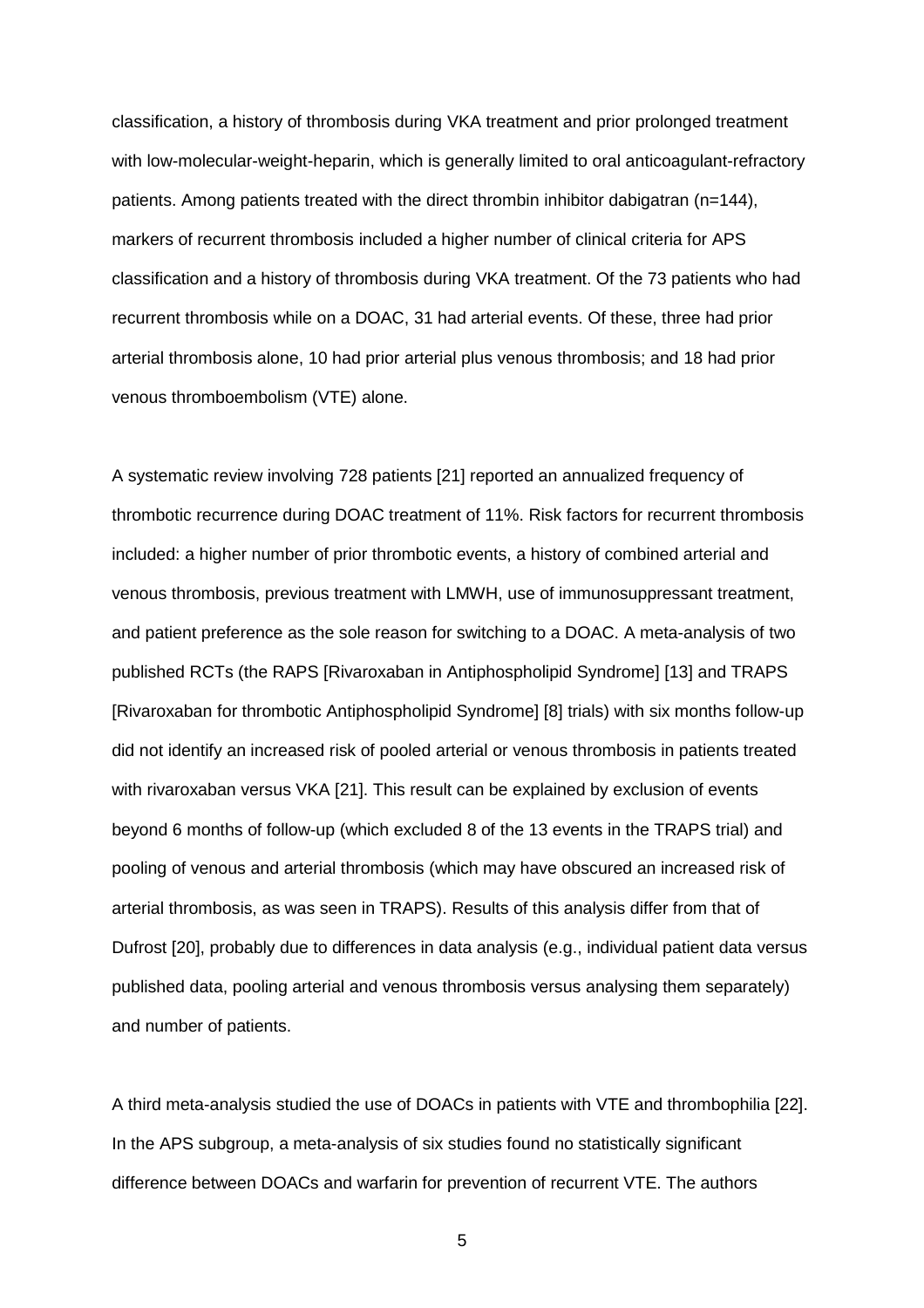concluded that DOACs could be as effective and safe as VKAs to prevent VTE. However, the aim of anticoagulation in APS is to prevent *both* VTE and arterial events. In this regard, a key limitation of this study is that it did not examine arterial thrombotic events, an important source of morbidity and mortality in patients with APS. Furthermore, aPL were not routinely screened for and no analysis was performed according to the aPL profile.

#### *What are the positions of regulatory authorities and scientific societies?*

The EMA recommendation against the use of DOACs for APS, especially in triple-positive patients, was based on an analysis by the Pharmacovigilance Risk Assessment Committee (PRAC) [9], triggered by the TRAPS RCT [8]. It is important to emphasize that the EMA recommendation does not constitute a contraindication to the use of DOACs in APS; the modification to the summary of product characteristics of DOACs corresponds to section "4.4 Special warnings and precautions for use" and not section "4.3 Contraindications". The patient information leaflet has also been modified to: "if you know that you have a disease called APS […], tell your doctor who will decide if the treatment may need to be changed". This advice has been adopted by the Spanish [23], United Kingdom (UK) [24] and French Regulatory Agencies [25], as well as the United States Food and Drug Administration (US FDA) [26]. Guidance from scientific societies is variable. The European Society of Cardiology and a consortium of French Scientific Societies (pulmonology, vascular medicine, cardiology, haematology etc.) recommend against the use of any DOAC in any APS patient [10,27]. In contrast, German societies recommend avoidance of DOACs in triple-positive patients only [28]. EULAR recommendations advise avoidance of rivaroxaban only in patients with triple-positivity or arterial events and state that DOACs "could be considered in other patients not able to achieve a target INR despite good adherence to VKA or those with contraindications to VKA (e.g. allergy or intolerance to VKA)" [4].

#### **2. What do we know?**

*DOAC use for APS-related arterial thrombosis*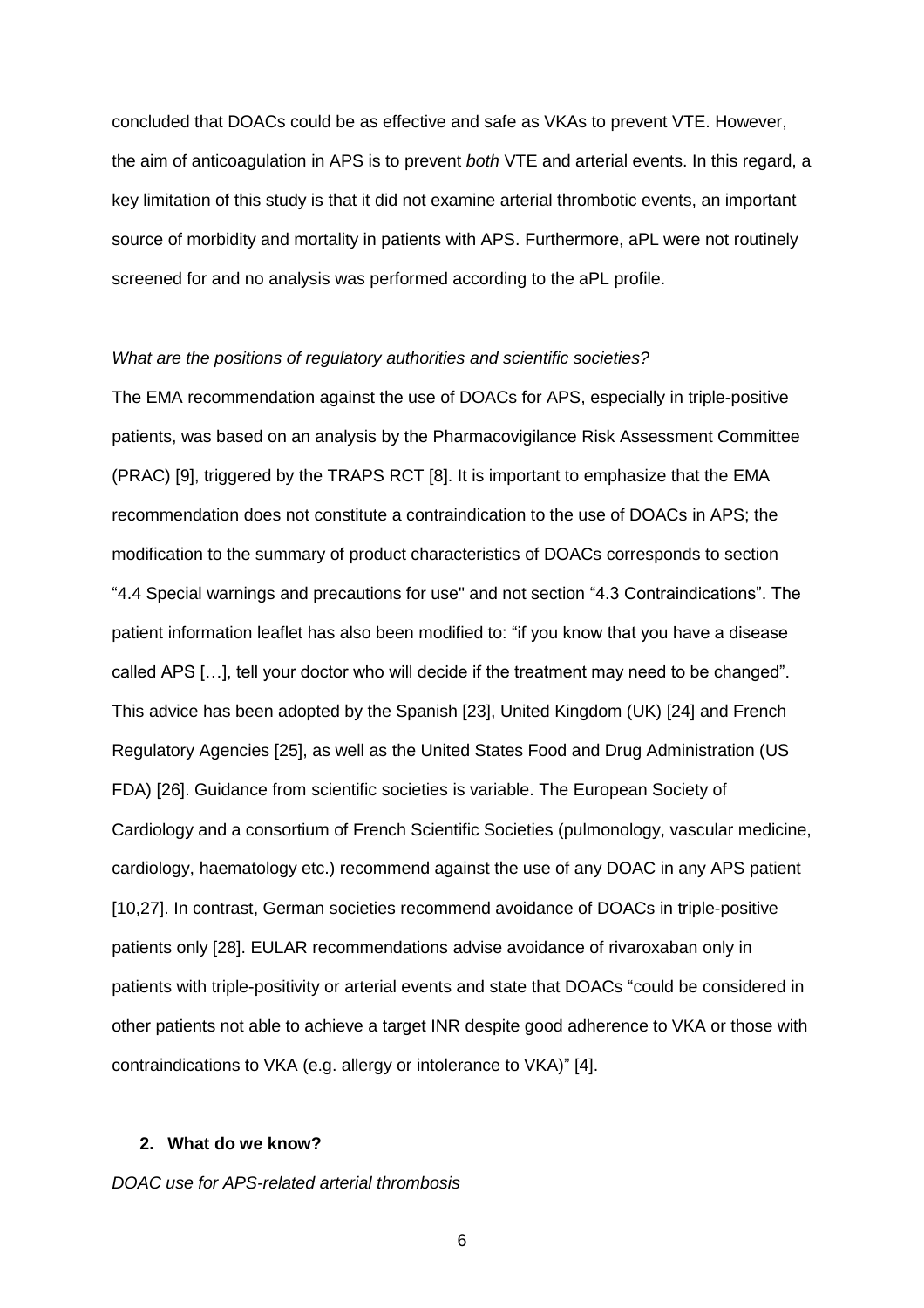DOACs are standard treatment for prevention of stroke or systemic embolism due to atrial fibrillation (AF) [29]. However, this does not apply to APS-related stroke or arterial thrombosis in other sites. While limited data exist to guide the optimal anticoagulant intensity in APS-related arterial thrombosis [30], current APS guidelines recommend standardintensity VKA (target INR 2.5, range 2.0-3.0), with or without low dose aspirin, or highintensity VKA (target INR 3.5, range 3.0-4.0) [2–4], taking into consideration the individual's risk of bleeding and recurrent thrombosis. DOACs were established to be non-inferior to standard-intensity VKA in phase 3 trials of AF and VTE [29,31]. However, these doses were not validated specifically in patients with APS and recent RCTs [8,17] and meta-analyses [20,21] in APS patients demonstrated increased thrombotic event rates for rivaroxaban compared to warfarin. It is important to note that the most recent trial [17] failed to demonstrate non inferiority of rivaroxaban compared with VKA and has not yet been included in available metaanalyses; and a study comparing apixaban to warfarin is ongoing with publication of results expected in 2020 [50].

#### *DOAC use for APS-related small vessel thrombosis or organ involvement*

Small vessel involvement in APS is less common than large vessel thrombosis [32]. Accumulated data suggest that patients with small vessel disease (e.g. livedo, aPL-related nephropathy, myocardial infarction with non-obstructive coronary arteries [MINOCA]) have a different presentation with aPL-mediated hypercoagulability as well as vasculopathy (vessel wall involvement) [33,34]. Small vessel thrombotic manifestations can be resistant to conventional anticoagulation with VKA [33]. Case reports suggest that a history of small vessel disease is associated with a higher risk of thrombosis recurrence when factor Xa inhibitors are prescribed (12% versus 3%) than in patients with no history of small vessel disease [20]. Furthermore, Ordi-Ros et al. suggested that in patients treated with rivaroxaban, the presence of livedo, small vessel or cardiac valvular disease was associated with an increased risk of recurrent thrombosis [17]. In SLE patients, aPL-positivity is associated with a 3-fold increased risk of both heart valve disease (including Libman-Sacks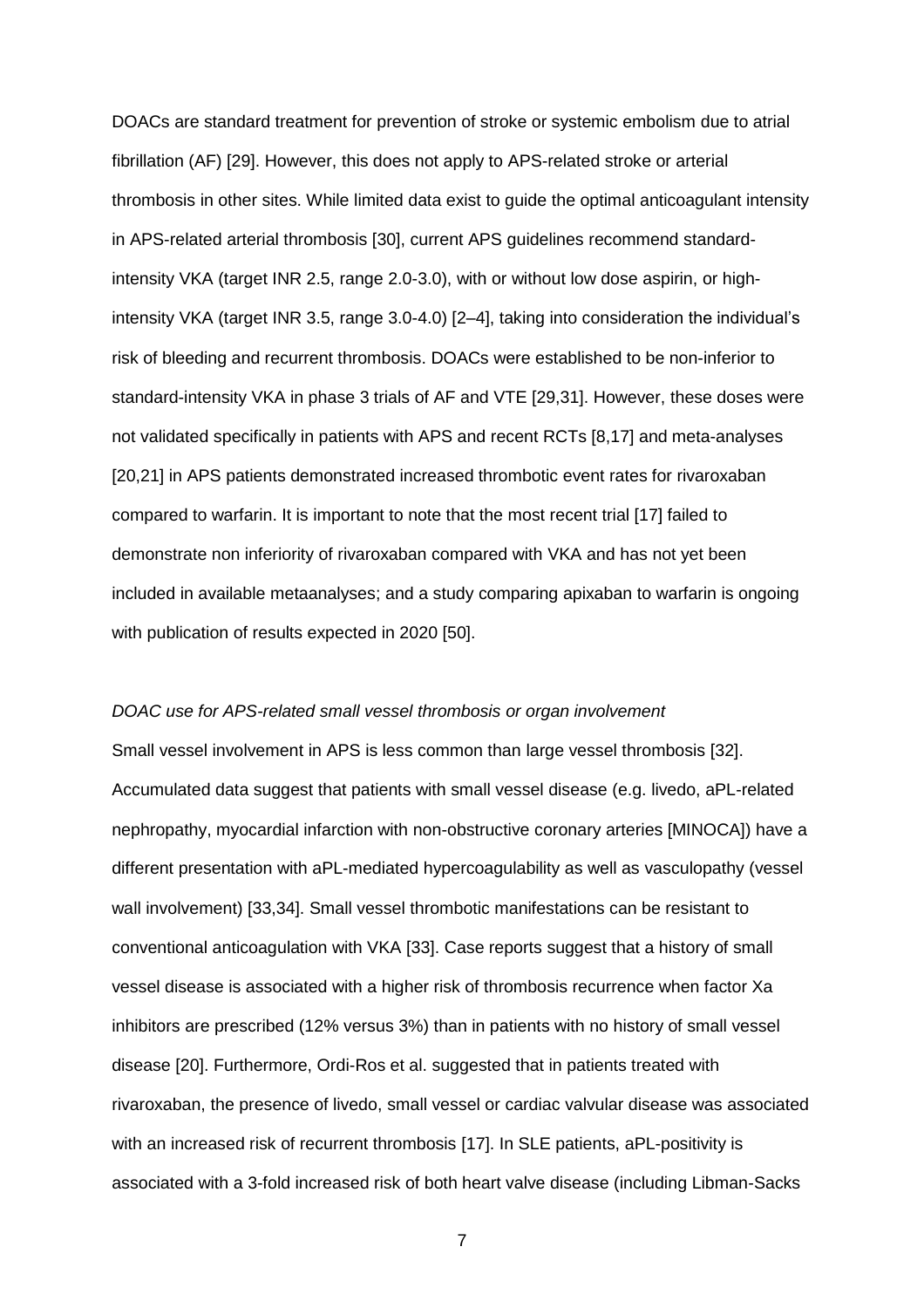endocarditis) and pulmonary hypertension (including pulmonary arterial hypertension) [35,36].

#### *DOAC use for APS-related single venous thromboembolism*

No thrombotic events were reported in the RAPS RCT during seven months follow-up in the groups randomized to rivaroxaban or warfarin. However, this study was not powered for comparison of clinical events [13]. Of note, 28% of patients overall (24.6% [14/57] in the rivaroxaban arm and 32.2% [19/59] in the warfarin arm) were triple-positive. The RAPS (Rivaroxaban for Antiphospholipid Syndrome) single arm pilot study [16] reported no safety signals, and the rate of VTE was similar to previous studies of warfarin in APS [3], implying that rivaroxaban could be relatively safe and efficacious in APS patients with VTE. However, this was a single arm study with no VKA control group. Moreover, the antibody profile of the patients in this study was not reported. In the intention to treat analysis of the RCT by Ordi-Ros et al., no increased risk of venous events was found in patients treated with rivaroxaban versus VKA (HR, 0.70 [CI, 0.12-4.18]) [17]. Similarly a meta-analysis of pivotal RCTs concluded that prevention of recurrent VTE with DOACs was as effective and safe as with VKAs [22]. However, the objective in APS is to prevent both recurrent VTE and arterial events, regardless of the site of previous thrombosis. Even with a history of a single episode of VTE, APS patients may be at risk of arterial thrombosis. This was observed in the Dufrost et al. meta-analysis, in which 58% (18/31) of APS patients with an arterial thrombosis while on a DOAC had had a prior single episode of VTE [20]. Characteristics of these patients were: female (50%), mean age 43.7 years, 13 patients treated with rivaroxaban and five with dabigatran. Half of these patients (56% [10/18]) were triple-positive. A key challenge is to identify those thrombotic APS patients who may be best served by treatment with a DOAC rather than VKA.

#### *DOAC use for high-risk triple-positive APS patients*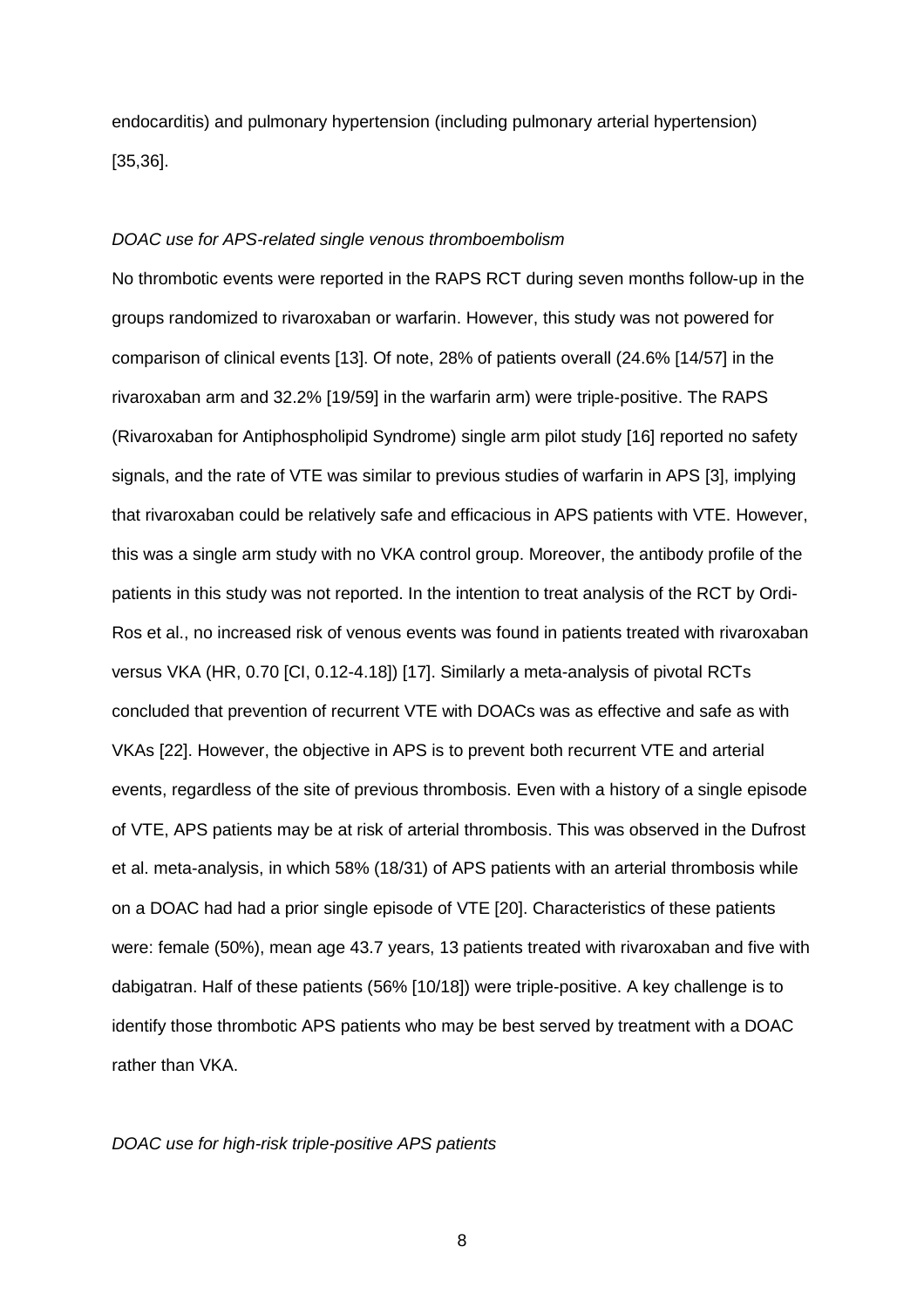APLs predict an increased risk of recurrent VTE after a first VTE [37]. Having the same type of aPL on 2 occasions or having 2 or 3 different aPL types (i.e. double- or triple-positivity) on either the same or different occasions is associated with recurrent thrombosis in patients with a first unprovoked VTE who stop anticoagulant therapy [38]. This supports active identification of APS patients for consideration of extended duration anticoagulation to minimize thrombosis recurrence [39]. LA is the APS laboratory marker thought to carry the highest risk for thrombosis, [40] and the occurrence of a thrombotic event may be associated with higher mortality in patients with LA [41]. LA detection is also essential to identify triplepositivity, the highest risk aPL phenotype for recurrent thrombosis [42]. To date LA alone or in combination with another aPL (double-positivity), does not appear to be a marker for an increased risk of thrombosis in patients treated with DOACs [20,21]. Regarding triplepositive APS patients, the TRAPS trial [8] demonstrated that patients treated with DOACs vs. VKA had a higher risk of thrombosis. In the same way, the Ordi-Ros study [17] and an IPD meta-analysis [20] indicated that triple-positive patients are at higher risk of recurrent thrombosis when treated with DOACs (triple positivity in APS patients treated with DOACs with recurrent thrombosis vs. no recurrence: 63.6% vs 32.1% [no OR available] and 56% vs 23% [OR=4.3; 95%CI: 2.3–7.7, p<0.0001], respectively). Consequently, EMA, EULAR and German recommendations advise against DOAC use in APS patients with triple-positivity [4,9,28]. Whether this recommendation should be extended to patients with single- or double-positivity regardless of LA positivity is unknown.

#### **3. Areas of uncertainty**

*What percentage of patients with thrombosis have APS and are receiving treatment with DOACs?*

A systematic review reported that aPL are present in 10% of patients with deep venous thrombosis [42], which concurs with a recent real world study that reported a 9% prevalence of APS in 491 patients with a first unprovoked VTE [43,44], suggesting possible underdiagnosis of APS. If the true prevalence of APS is 1/2000 as has been estimated, then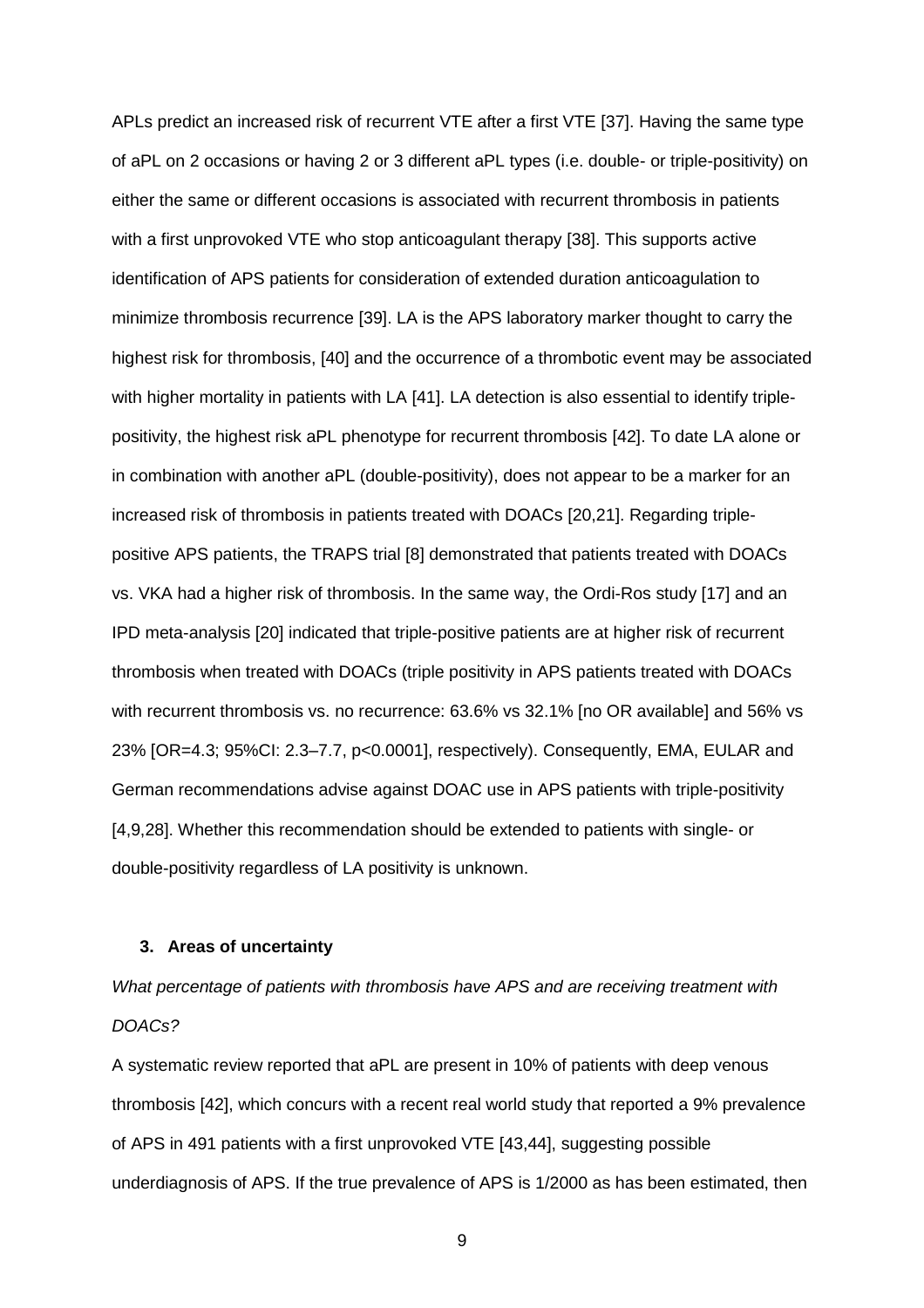many patients with VTE have aPLs that have not been detected [45]. Should aPL testing be undertaken in all patients with unprovoked VTE, then it is estimated that 10 patients would need to be tested to identify 1 patient with aPLs. A recent commentary [12] estimated that in the US alone, annual testing of individuals with otherwise unprovoked VTE would cost over US\$138,000,000. Further research is necessary to inform the implications of aPL testing and how these results may optimize patient care. Furthermore, the exact number of APS patients on DOACs has not been estimated and is currently unknown.

Testing for aPL should be performed to assess the risk profile, in all patients who are likely to have APS (including younger patients with unprovoked VTE), but is generally discouraged in the acute phase of thrombosis [46]. Patient selection for aPL testing should be as is advised in current guidelines, i.e. according to their likelihood of having APS determined by the clinician and based on Sydney clinical classification criteria [5,46]. Choice of anticoagulant is currently not an indication for testing for aPL. The identification of APS patients treated with a DOAC and their enrolment in an international registry (for example, that of the registry on behalf of the LA/aPL ISTH SSC) may inform future care [47].

#### *Why might DOACs be insufficient for the prevention of thrombosis in APS?*

Many hypotheses have been proposed: a) low patient adherence to DOACs (however, in two RCTs [8,17] adherence was high); b) inadequate dosing regimens (once versus twice daily) [48]; c) inhibition of only one coagulation factor instead of several with VKA, leading to higher thrombin generation [13,49]; d) the need for higher anti-Xa activity and plasma rivaroxaban levels for the prevention of arterial vs venous events as has been proven in animal models, but has not been established in APS patients [50]; e) DOACs have relatively short half-lives with low drug concentrations at trough whereas VKAs are considerably longer-acting and provide a more stable level of anticoagulation (whether or the extent to which this could be overcome with higher DOAC doses is untested); f) suboptimal circulating DOAC concentrations due to renal hyperfunction in young patients [51]. A formal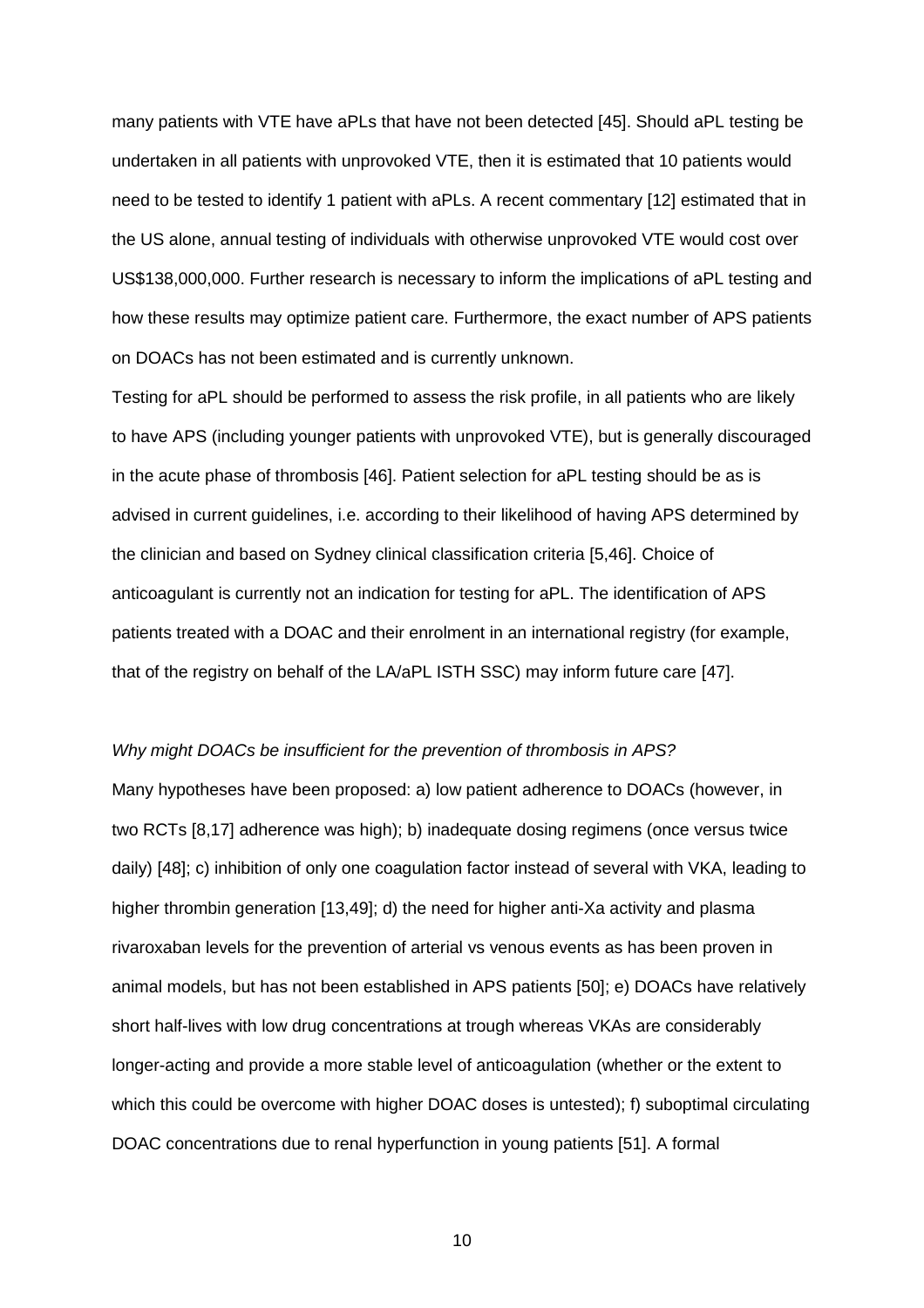assessment of DOAC concentrations and clinical outcomes in thrombotic APS patients could be informative.

#### *Can we extrapolate results from rivaroxaban trials to all DOACs?*

The majority of published DOAC studies describe the use of rivaroxaban for thrombotic APS [8,13,16,17]. Few cohort studies have studied the use of dabigatran [14], apixaban [15,19,52], or edoxaban [18]. No dedicated study comparing dabigatran versus warfarin has been performed in APS patients. A meta-analysis of pivotal RCTs in the general population evaluated dabigatran in aPL-positive patients and did not identify a significant increased risk of recurrent venous thrombosis compared with warfarin; however this analysis was restricted to recurrent venous events only and the impact of dabigatran on arterial thrombosis was not reported [14]. Among DOAC-treated patients included in an IPD meta-analysis, the proportion of patients treated with rivaroxaban, dabigatran, apixaban, and edoxaban was 65%, 32%, 3%; and 0%, respectively [20]. In another meta-analysis, the proportion was 77%, 21%, 3%, and 0%, respectively [21]. The main safety concerns in patients with a history of arterial thrombosis or triple-positivity were demonstrated with rivaroxaban. Whether these statements might be extrapolated to other DOACs is unknown. Of note, among 144 dabigatran-treated patients included in an IPD meta-analysis [20], a history of arterial thrombosis (52% versus 32%) and triple-positivity (38% versus 41%) were not significantly associated with an increased risk of recurrent thrombosis. Too few data are available regarding apixaban and edoxaban and no conclusions can be drawn for these drugs at this time. Because of the paucity of data, the EMA applied their advice to all DOACs [9]. Results of ASTRO-APS (Apixaban for the Secondary Prevention of Thrombosis Among Patients With Antiphospholipid Syndrome), which randomized APS patients to apixaban or warfarin, are expected in 2020 [15,52].

### **4. Guidance statements on the use of DOACs in APS patients**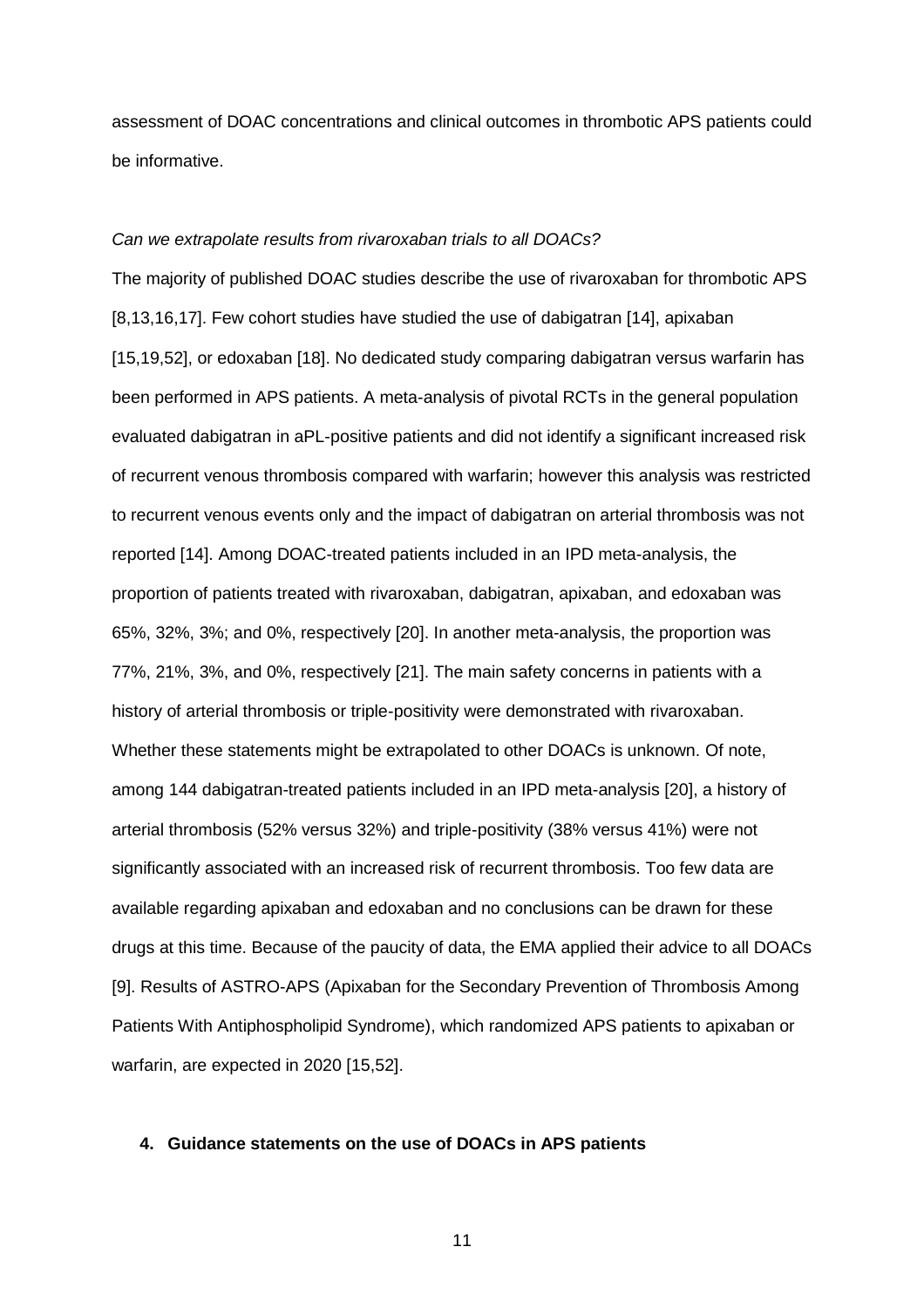The guidance below is based on expert consensus opinion based on all available published evidence, to provide clinical guidance.

# **a) We recommend that for the treatment of thrombotic APS among patients with any of the following (termed "high-risk" APS patients):**

- o **triple positivity,**
- o **arterial thrombosis,**
- o **organ involvement with small vessel disease,**
- o **heart valve disease according to Sydney criteria** [5]**,**

**VKA should be used instead of DOACs.**

- **b) We recommend that DOACs should not be used in APS patients with recurrent thrombosis while on therapeutic intensity VKA. In this circumstance, other therapeutic options may include an increased target INR range, treatment dose LMWH, or the addition of antiplatelet therapy.**
- **c) We recommend that DOACs should not be used in APS patients who are nonadherent to VKA. In this circumstance, other options may include education on adherence to VKA treatment along with frequent INR testing.**
- **d) In single or double positive non-"high-risk" APS patients with a single prior VTE requiring standard-intensity VKA, with allergy or intolerance to VKA or erratic INRs despite patient adherence, we suggest that alternative VKAs, if available, should be considered prior to consideration of a DOAC.**
- **e) In single or double positive non-"high risk" APS patients who have been on DOACs with good adherence for several months for a first episode of VTE, we recommend a discussion with the patient of options including perceived risks and**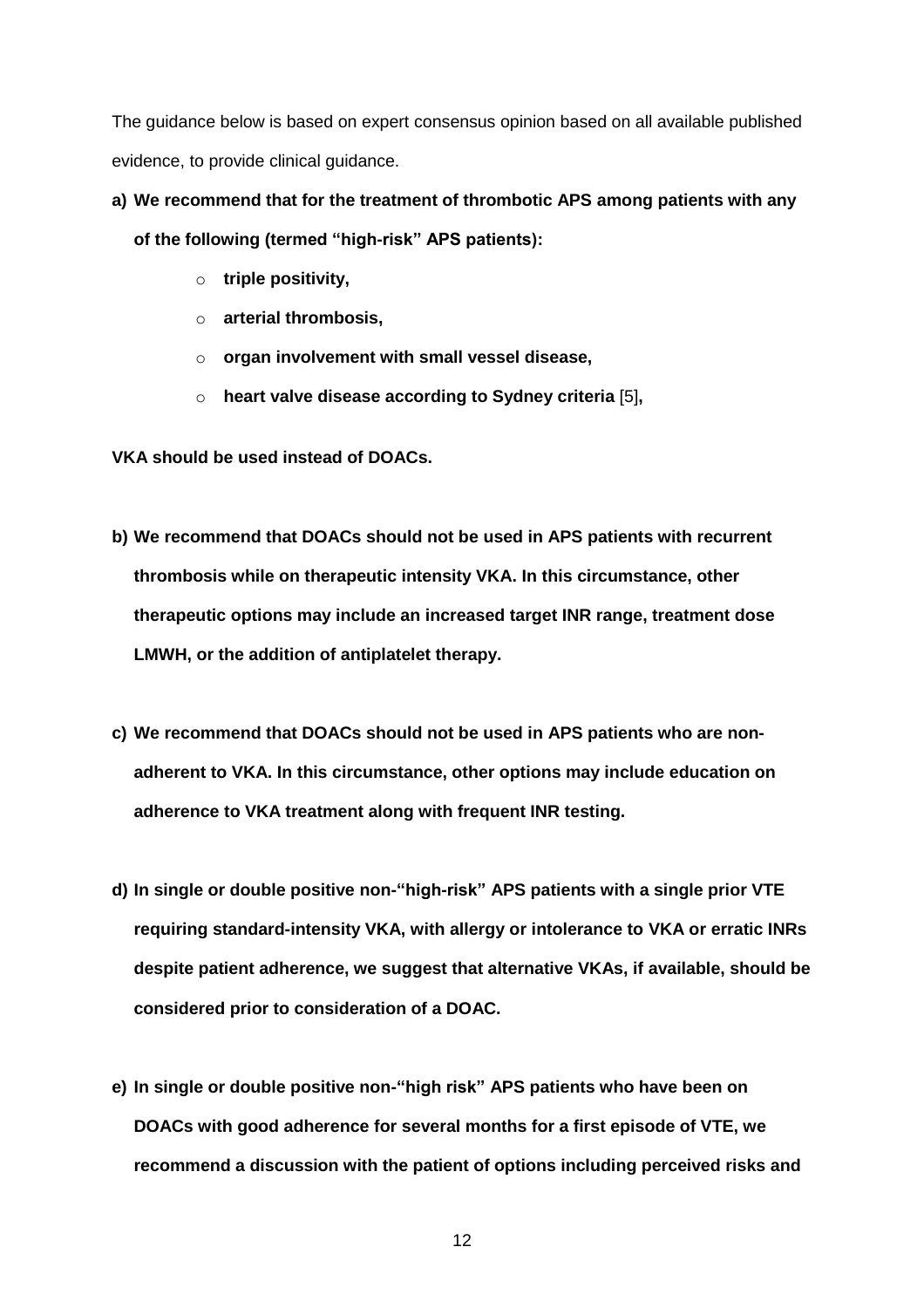**uncertainties, in the spirit of shared decision-making and review of whether continued treatment with a DOAC is appropriate.**

**f) We recommend that the potential use of DOACs in APS requires further, appropriately designed, clinical studies.**

For example, the RISAPS trial will investigate the use of high-intensity rivaroxaban 15mg twice daily versus high-intensity warfarin in APS patients with stroke or other ischemic brain manifestations: [https://www.clinicaltrials.gov/ct2/show/NCT03684564.](https://www.clinicaltrials.gov/ct2/show/NCT03684564)

- **g) We recommend that future studies should determine whether there is a lower-risk subset of APS patients (single- and/or double-positive aPL) in whom DOAC therapy is appropriate and whether findings with rivaroxaban represent a DOAC class effect or whether results may differ with DOACs other than rivaroxaban.**
- **h) We recommend that all cases of DOAC use in APS should be reported to the international registry supported by the ISTH.**

This registry, currently being established

[\(https://clinicaltrials.gov/ct2/show/NCT04262492\)](https://clinicaltrials.gov/ct2/show/NCT04262492), will ensure consistency of data collection and provide safety information in APS patients currently on DOACs.

**i) We recommend that future research includes investigation of the implications of aPL testing among selected populations (such as those with unprovoked VTE, stroke or demographics suggestive of possible APS), to optimize patient care, clinician decision-making and resource utilization.**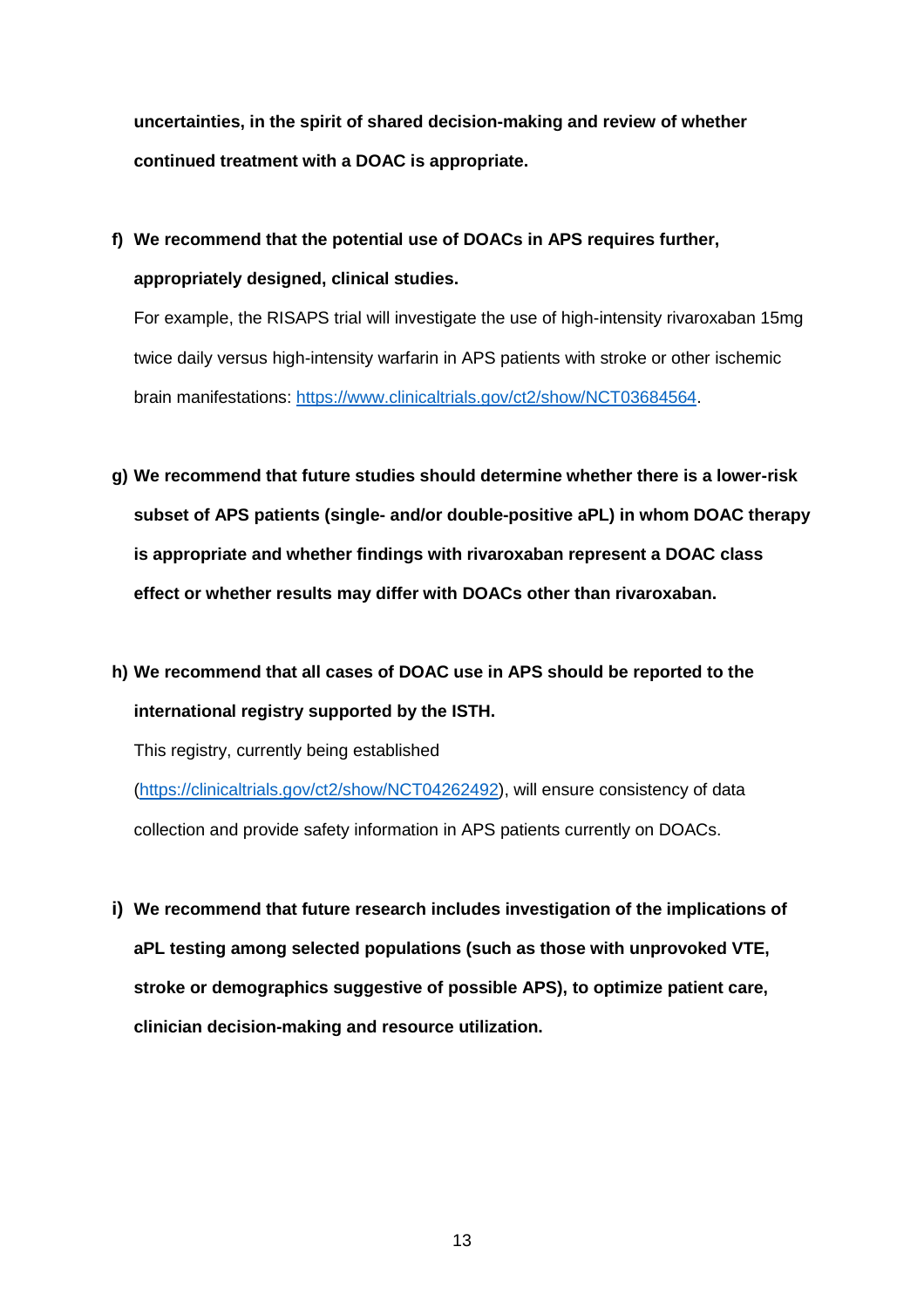#### **Addendum**

S. Zuily and H. Cohen performed the original literature search and wrote the first draft. This manuscript has been read and approved for submission to the Journal of Thrombosis and Haemostasis by all authors and the ISTH Guidance and Guidelines Committee. All authors have fulfilled the conditions required for authorship. All authors designed, wrote and provided critical review of the manuscript.

#### **Disclosures of Conflict of Interests**

S. Zuily reports, outside the submitted work, support to attend scientific meetings with honoraria for lectures from Alliance Bristol-Myers Squibb-Pfizer Pharmaceuticals, Aspen, Bayer Healthcare, and GlaxoSmithKline.

H. Cohen reports, outside the submitted work, institutional research support and support to attend scientific meetings from Bayer Healthcare, with honoraria for lectures from Bayer Healthcare and consultancy fees from UCB diverted to an Institutional Charity.

D. Isenberg reports no conflict of interest.

S. C. Woller reports grant support from Bristol-Myers Squibb and Pfizer Pharmaceuticals with all support paid to Intermountain Healthcare.

M. Crowther reports, outside the submitted work, grants and other from Bayer Healthcare, personal fees from Pfizer Pharmaceuticals, Alnylam, CSL Behring, Servier Canada,

Diagnostica Stago, and Asahi Kasei.

V. Dufrost reports no conflict of interest.

D. Wahl reports personal fees, outside the submitted work, from Alexion and GlaxoSmithKline and support to attend scientific meetings from Bayer Healthcare and Leo Pharma.

C. J. Doré reports no conflict of interest.

A. Cuker has served as a consultant for Synergy and his institution has received research support on his behalf from Alexion, Bayer Healthcare, Novo Nordisk, Pfizer

Pharmaceuticals, Sanofi, Spark, and Takeda.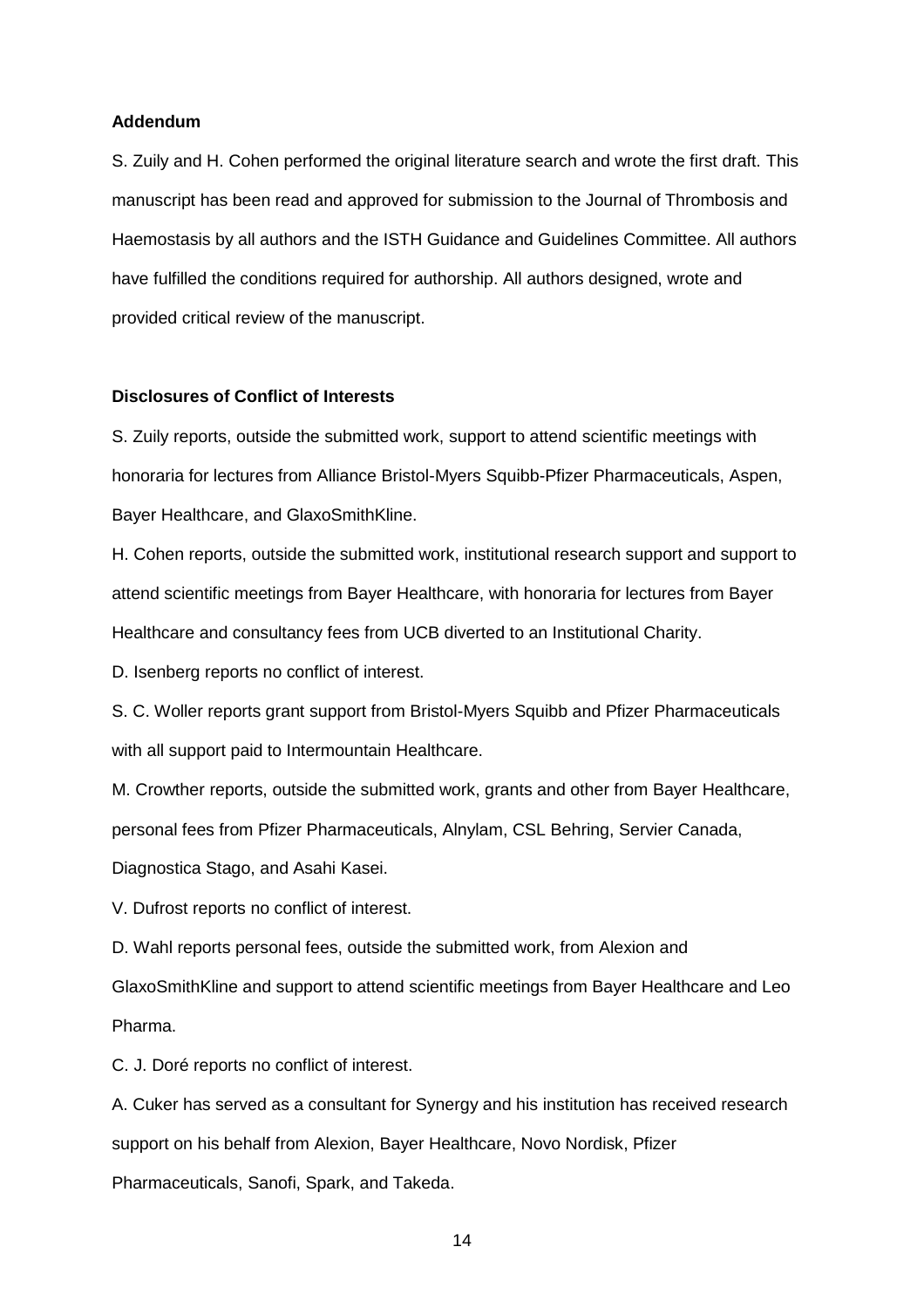M. Carrier has served as a consultant for Bayer Healthcare, BMS, Sanofi, Leo Pharma and Servier and reports research funding from BMS, Leo Pharma and Pfizer Pharmaceuticals. V. Pengo reports lecture fees from Bayer HealthCare, Daiichi Sankyo, Bristol-Myers Squibb, Werfen Group.

K. M. J. Devreese reports no conflict of interest.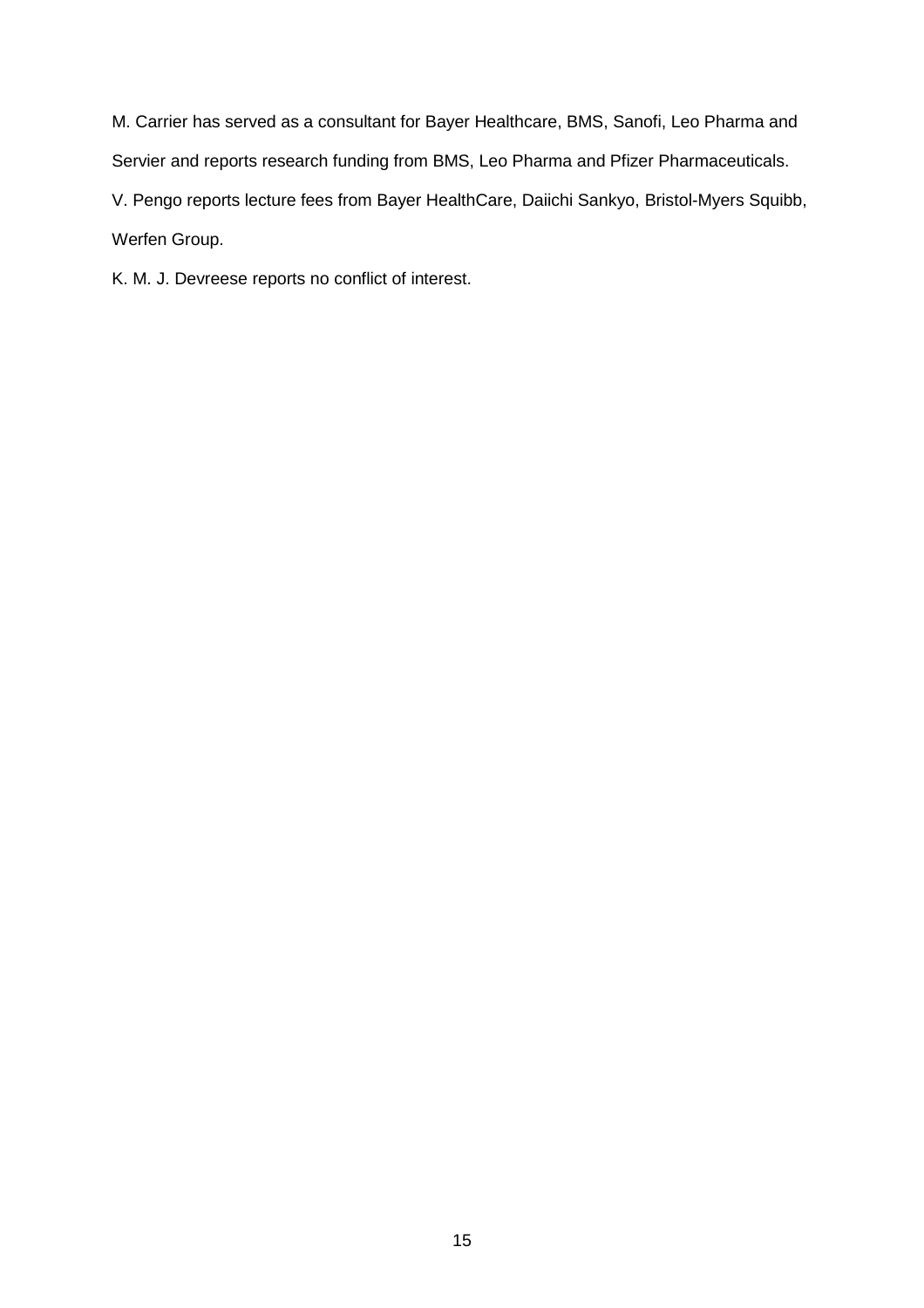#### **References**

- 1 Holbrook A, Schulman S, Witt DM, Vandvik PO, Fish J, Kovacs MJ, Svensson PJ, Veenstra DL, Crowther M, Guyatt GH, American College of Chest Physicians. Evidencebased management of anticoagulant therapy: Antithrombotic Therapy and Prevention of Thrombosis, 9th ed: American College of Chest Physicians Evidence-Based Clinical Practice Guidelines. *Chest* 2012; **141**: e152S – 84S.
- 2 Ruiz-Irastorza G, Cuadrado MJ, Ruiz-Arruza I, Brey R, Crowther M, Derksen R, Erkan D, Krilis S, Machin S, Pengo V, Pierangeli S, Tektonidou M, Khamashta M. Evidencebased recommendations for the prevention and long-term management of thrombosis in antiphospholipid antibody-positive patients: report of a task force at the 13th International Congress on antiphospholipid antibodies. *Lupus* 2011; **20**: 206–18.
- 3 Crowther M, Legault KJ, Garcia DA, Tektonidou M, Ugarte A, Bruce IN, Erkan D, Ruis-Irastorza G. Antiphospholipid Syndrome. Current Research Highlights and Clinical Insights. Prevention and Treatment of Thrombotic Antiphospholipid Syndrome. Page 223-233. Editor: Springer Nature. 2017.
- 4 Tektonidou MG, Andreoli L, Limper M, Amoura Z, Cervera R, Costedoat-Chalumeau N, Cuadrado MJ, Dörner T, Ferrer-Oliveras R, Hambly K, Khamashta MA, King J, Marchiori F, Meroni PL, Mosca M, Pengo V, Raio L, Ruiz-Irastorza G, Shoenfeld Y, Stojanovich L, et al. EULAR recommendations for the management of antiphospholipid syndrome in adults. *Ann Rheum Dis* 2019; **78**: 1296–304.
- 5 Miyakis S, Lockshin MD, Atsumi T, Branch DW, Brey RL, Cervera R, Derksen RHWM, DE Groot PG, Koike T, Meroni PL, Reber G, Shoenfeld Y, Tincani A, Vlachoyiannopoulos PG, Krilis SA. International consensus statement on an update of the classification criteria for definite antiphospholipid syndrome (APS). *J Thromb Haemost* 2006; **4**: 295–306.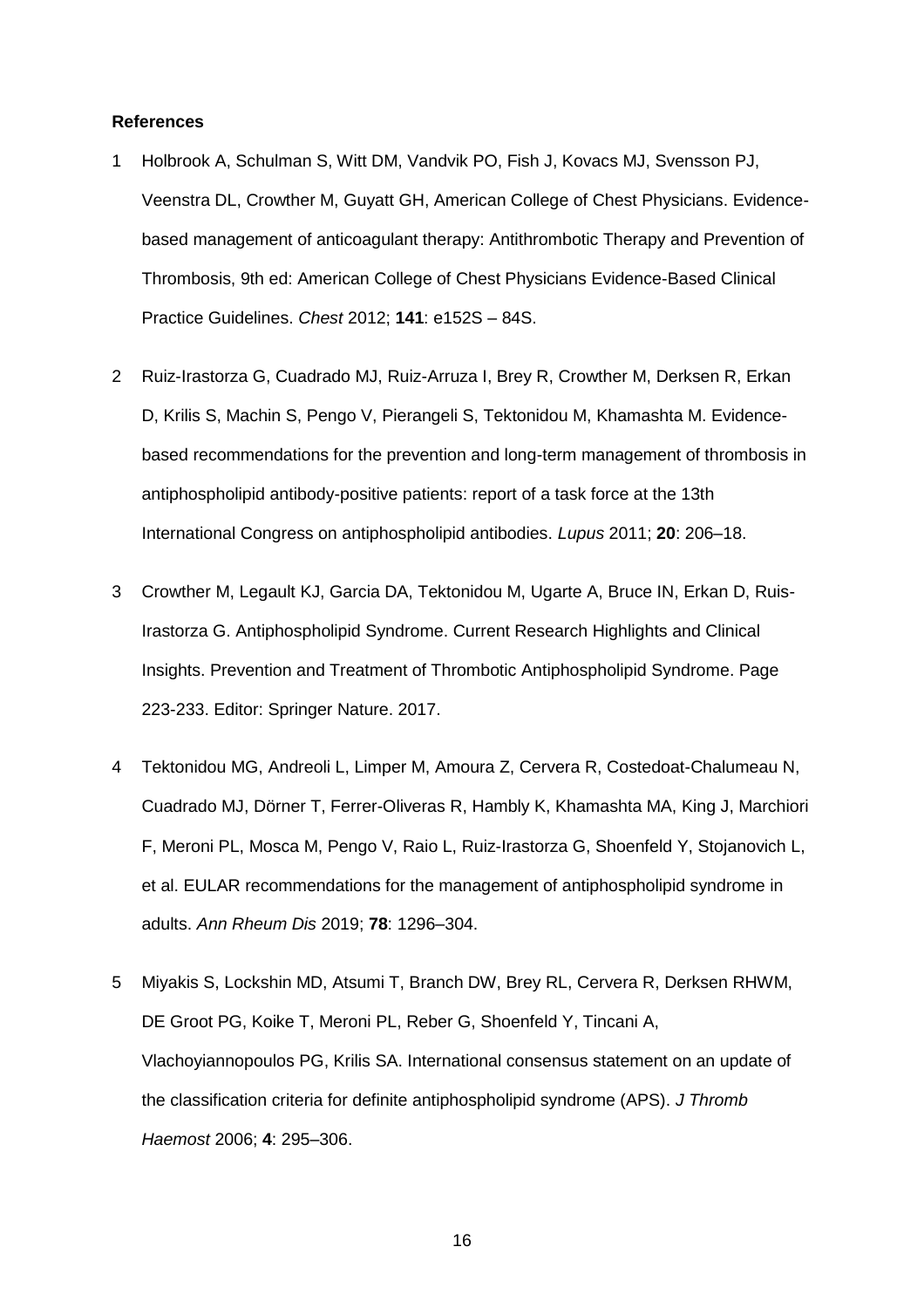- 6 Schwarb H, Tsakiris DA. New Direct Oral Anticoagulants (DOAC) and Their Use Today. *Dent J (Basel)* 2016; **4**.
- 7 Tripodi A, de Laat B, Wahl D, Ageno W, Cosmi B, Crowther M, Subcommittees on Control of Anticoagulation and Lupus Anticoagulant/Antiphospholipid Antibodies. Monitoring patients with the lupus anticoagulant while treated with vitamin K antagonists: communication from the SSC of the ISTH. *J Thromb Haemost* 2016; **14**: 2304–7.
- 8 Pengo V, Denas G, Zoppellaro G, Jose SP, Hoxha A, Ruffatti A, Andreoli L, Tincani A, Cenci C, Prisco D, Fierro T, Gresele P, Cafolla A, De Micheli V, Ghirarduzzi A, Tosetto A, Falanga A, Martinelli I, Testa S, Barcellona D, et al. Rivaroxaban vs warfarin in highrisk patients with antiphospholipid syndrome. *Blood* 2018; **132**: 1365–71.
- 9 Pharmacovigilance Risk Assessment Committee (PRAC). EMA/PRAC/219985/2019. https://www.ema.europa.eu/en/documents/prac-recommendation/pracrecommendations-signals-adopted-8-11-april-2019-prac-meeting\_en.pdf. 2019.
- 10 Konstantinides SV, Meyer G, Becattini C, Bueno H, Geersing G-J, Harjola V-P, Huisman MV, Humbert M, Jennings CS, Jiménez D, Kucher N, Lang IM, Lankeit M, Lorusso R, Mazzolai L, Meneveau N, Ní Áinle F, Prandoni P, Pruszczyk P, Righini M, et al. 2019 ESC Guidelines for the diagnosis and management of acute pulmonary embolism developed in collaboration with the European Respiratory Society (ERS). *Eur Heart J* 2019 [Epub ahead of print].
- 11 Arachchillage DRJ, Gomez K, Alikhan R, Anderson JAM, Lester W, Laffan M, British Society for Haematology Haemostasis and Thrombosis Taskforce. Addendum to British Society for Haematology Guidelines on Investigation and Management of Antiphospholipid syndrome, 2012 (Br. J. Haematol. 2012; 157: 47-58): use of direct acting oral anticoagulants. *Br J Haematol* 2020 [Epub ahead of print].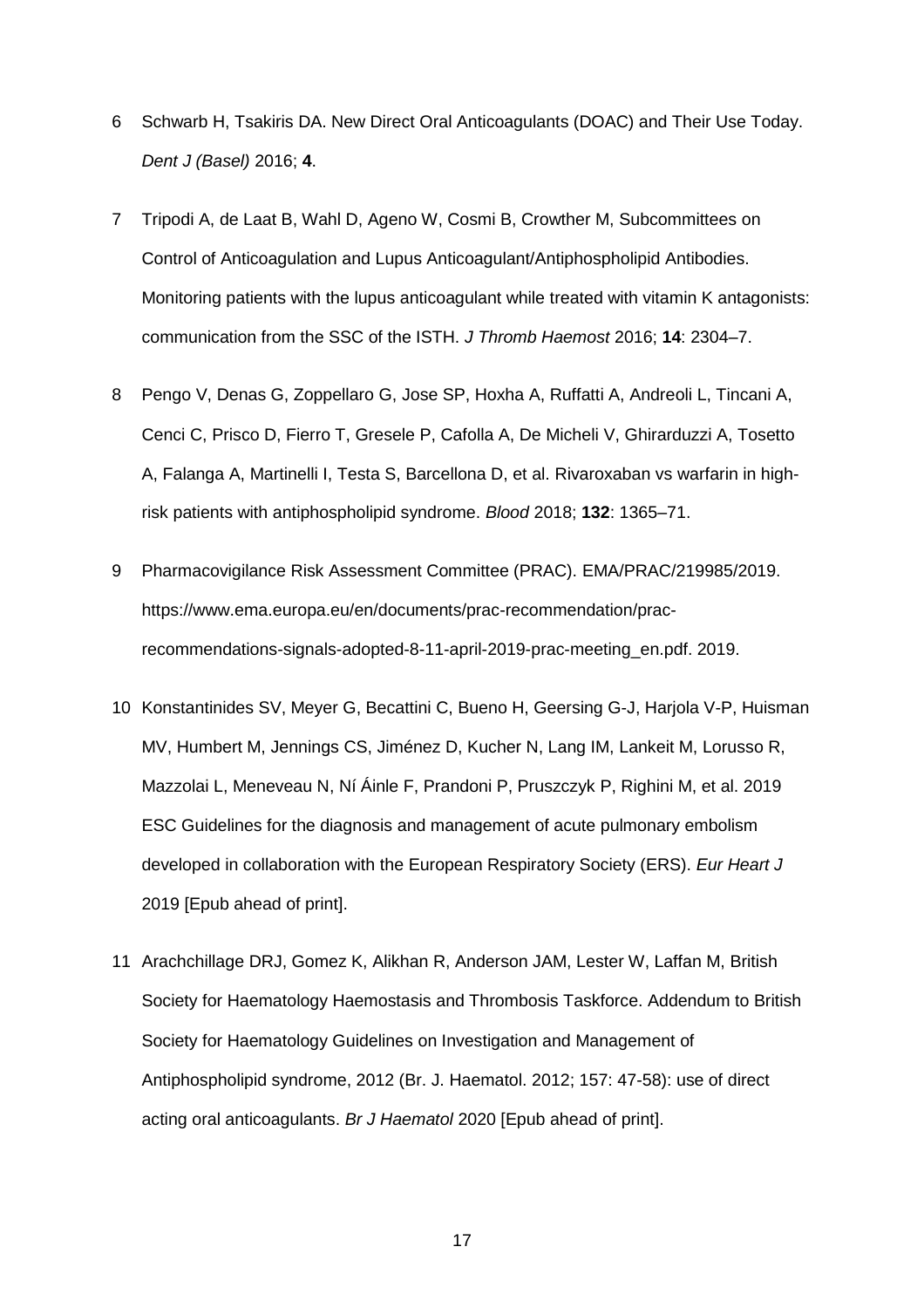- 12 Fazili M, Stevens SM, Woller SM. Direct oral anticoagulants in antiphospholipid syndrome with venous thromboembolism: Impact of the European Medicines Agency guidance. *Research and Practice in Thrombosis and Haemostasis* 2019 [Epub ahead of print].
- 13 Cohen H, Hunt BJ, Efthymiou M, Arachchillage DRJ, Mackie IJ, Clawson S, Sylvestre Y, Machin SJ, Bertolaccini ML, Ruiz-Castellano M, Muirhead N, Dore CJ, Khamashta M, Isenberg DA. Rivaroxaban versus warfarin to treat patients with thrombotic antiphospholipid syndrome, with or without systemic lupus erythematosus (RAPS): a randomised, controlled, open-label, phase 2/3, non-inferiority trial. *Lancet Haematol* 2016; **3**: e426–36.
- 14 Goldhaber SZ, Eriksson H, Kakkar A, Schellong S, Feuring M, Fraessdorf M, Kreuzer J, Schueler E, Schulman S. Efficacy of dabigatran versus warfarin in patients with acute venous thromboembolism in the presence of thrombophilia: Findings from RE-COVER®, RE-COVER™ II, and RE-MEDY™. *Vasc Med* 2016; **21**: 506–14.
- 15 Woller SC, Stevens SM, Kaplan DA, T Rondina M. Protocol Modification of Apixaban for the Secondary Prevention of Thrombosis Among Patients With Antiphospholipid Syndrome Study. *Clin Appl Thromb Hemost* 2018; **24**: 192.
- 16 Legault K, Blostein M, Carrier M, Khan S, Schulman S, Shivakumar S, Wu C, Crowther M. Single-arm Pilot Feasibility Cohort Studyof Rivaroxaban in Antiphospholipid Syndrome. *Res Pract Thromb Haemost* 2018; **2** (Suppl. 1): 204–5.
- 17 Ordi-Ros J, Sáez-Comet L, Pérez-Conesa M, Vidal X, Riera-Mestre A, Castro-Salomó A, Cuquet-Pedragosa J, Ortiz-Santamaria V, Mauri-Plana M, Solé C, Cortés-Hernández J. Rivaroxaban Versus Vitamin K Antagonist in Antiphospholipid Syndrome: A Randomized Noninferiority Trial. *Ann Intern Med* 2019 [Epub ahead of print].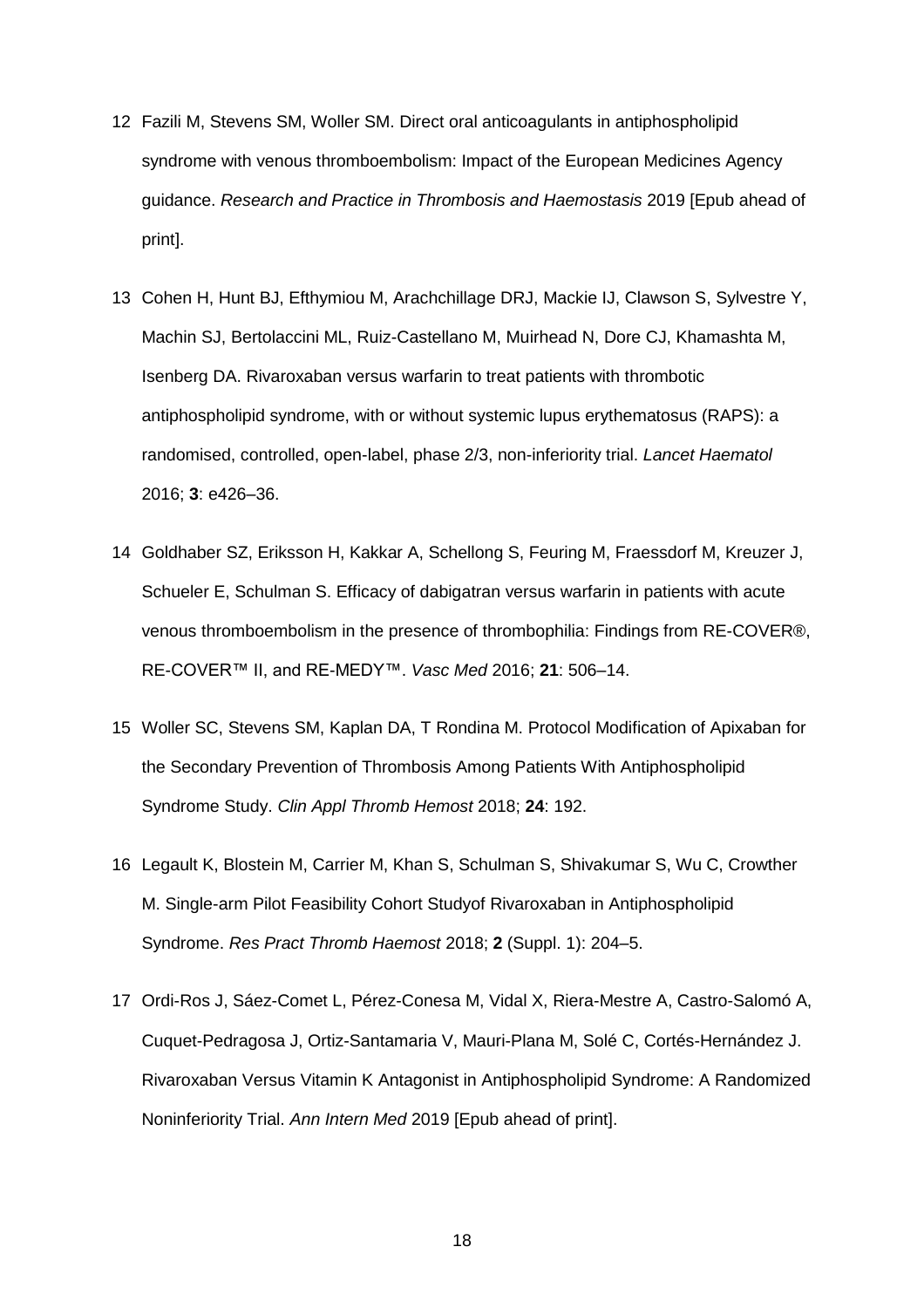- 18 Sato T, Nakamura H, Fujieda Y, Ohnishi N, Abe N, Kono M, Kato M, Oku K, Bohgaki T, Amengual O, Yasuda S, Atsumi T. Factor Xa inhibitors for preventing recurrent thrombosis in patients with antiphospholipid syndrome: a longitudinal cohort study. *Lupus* 2019; **28**: 1577–82.
- 19 Malec K, Broniatowska E, Undas A. Direct oral anticoagulants in patients with antiphospholipid syndrome: a cohort study. *Lupus* 2019 [Epub ahead of print].
- 20 Dufrost V, Risse J, Reshetnyak T, Satybaldyeva M, Du Y, Yan X-X, Salta S, Gerotziafas G, Jing Z-C, Elalamy I, Wahl D, Zuily S. Increased risk of thrombosis in antiphospholipid syndrome patients treated with direct oral anticoagulants. Results from an international patient-level data meta-analysis. *Autoimmun Rev* 2018; **17**: 1011–21.
- 21 Sanchez-Redondo J, Espinosa G, Varillas Delgado D, Cervera R. Recurrent Thrombosis With Direct Oral Anticoagulants in Antiphospholipid Syndrome: A Systematic Literature Review and Meta-analysis. *Clin Ther* 2019; **41**: 1839–62.
- 22 Elsebaie MAT, van Es N, Langston A, Büller HR, Gaddh M. Direct oral anticoagulants in patients with venous thromboembolism and thrombophilia: a systematic review and meta-analysis. *J Thromb Haemost* 2019; **17**: 645–56.
- 23 Agencia Española de Medicamentos y Productos Sanitarios AEMPS ANTICOAGULANTES ORALES DIRECTOS\*: NO RECOMENDADOS EN PACIENTES CON SÍNDROME ANTIFOSFOLÍPIDO Y ANTECEDENTES DE TROMBOSIS https://www.aemps.gob.es/informa/notasInformativas/medicamentosUsoHumano/seguri dad/2019/docs/NI\_MUH\_FV-8-2019-anticoagulantes-orales.pdf.
- 24 UK Medicines and Healthcare products (MHRA) regulatory Agency on the Department of Health; Direct-acting oral anticoagulants (DOACs): increased risk of recurrent thrombotic events in patients with antiphospholipid syndrome advice to healthcare professionals: https://www.gov.uk/drug-safety-update.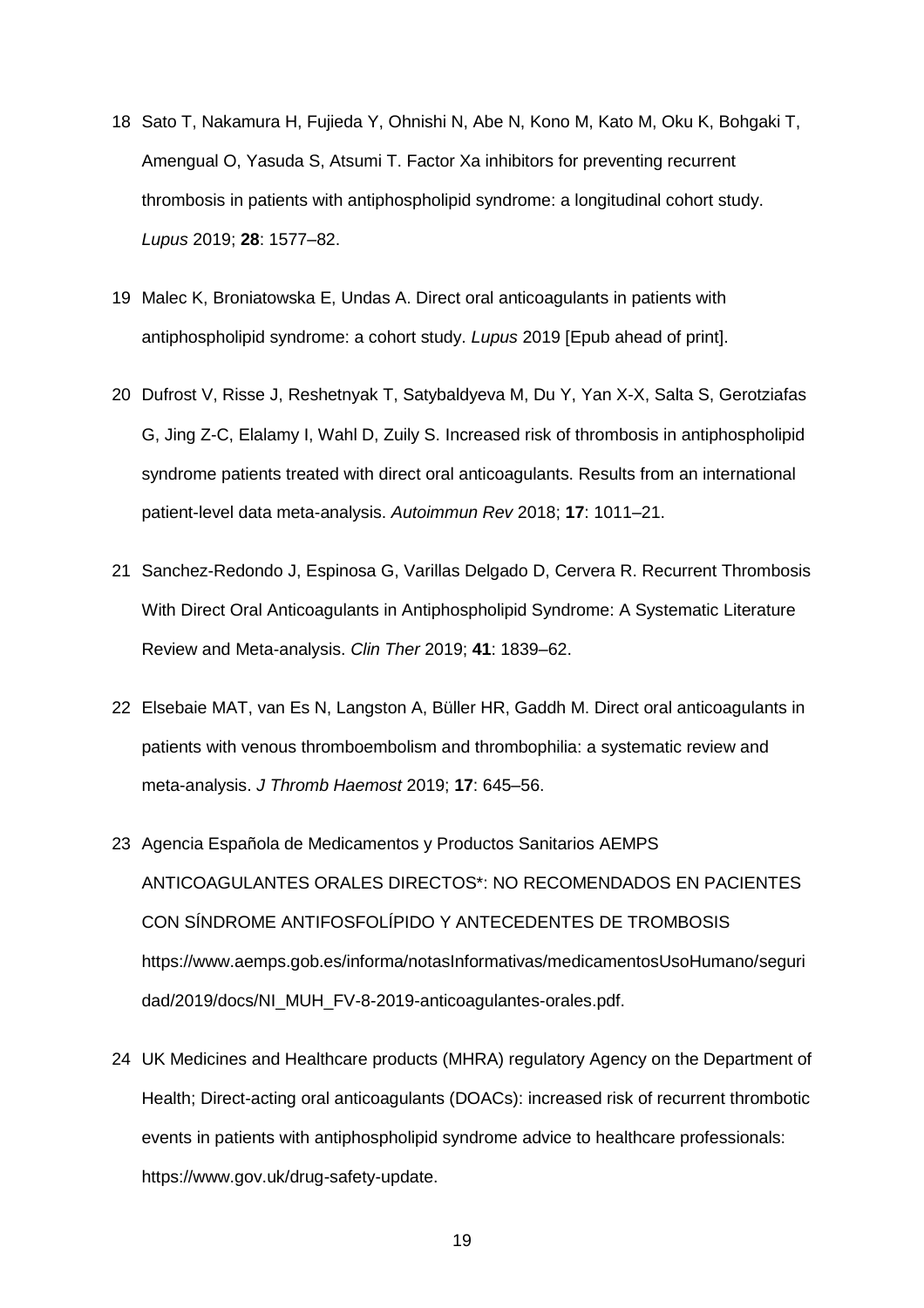- 25 ANSM : Lettre aux professionnels de santé. https://ansm.sante.fr/Sinformer/Informations-de-securite-Lettres-aux-professionnels-de-sante/Anticoagulants-Oraux-Directs-AODs-apixaban-Eliquis-R-rivaroxaban-Xarelto-R-dabigatran-Pradaxa-Ret-edoxaban-Lixiana-R-Roteas-R-non-recommandes-chez-les-patients-presentant-un-Syndrome-des-Antiphospholipides-SAPL-Lettre-aux-professionnels-de-sante.
- 26 Drug Safety-related Labeling Changes (SrLC). https://www.accessdata.fda.gov/scripts/cder/safetylabelingchanges/index.cfm?event=se archdetail.page&DrugNameID=238.
- 27 Sanchez O, Benhamou Y, Bertoletti L, Constant J, Couturaud F, Delluc A, Elias A, Fischer A-M, Frappé P, Gendron N, Girard P, Godier A, Gut-Gobert C, Laporte S, Mahé I, Mauge L, Meneveau N, Meyer G, Mismetti P, Parent F, et al. [Recommendations of good practice for the management of thromboembolic venous disease in adults. Short version]. *Rev Mal Respir* 2019; **36**: 249–83.
- 28 Bauersachs R, Langer F, Kalka C, Konstantinides S, Klamroth R, Oldenburg J, Schellong S, Scholz U, Stücker M, Lindhoff-Last E. Treatment of the antiphospholipid syndrome with direct oral anticoagulants. Position statement of German societies. *VASA* 2019; **48**: 483–6.
- 29 Ruff CT, Giugliano RP, Braunwald E, Hoffman EB, Deenadayalu N, Ezekowitz MD, Camm AJ, Weitz JI, Lewis BS, Parkhomenko A, Yamashita T, Antman EM. Comparison of the efficacy and safety of new oral anticoagulants with warfarin in patients with atrial fibrillation: a meta-analysis of randomised trials. *Lancet* 2014; **383**: 955–62.
- 30 Lansberg MG, O'Donnell MJ, Khatri P, Lang ES, Nguyen-Huynh MN, Schwartz NE, Sonnenberg FA, Schulman S, Vandvik PO, Spencer FA, Alonso-Coello P, Guyatt GH, Akl EA. Antithrombotic and thrombolytic therapy for ischemic stroke: Antithrombotic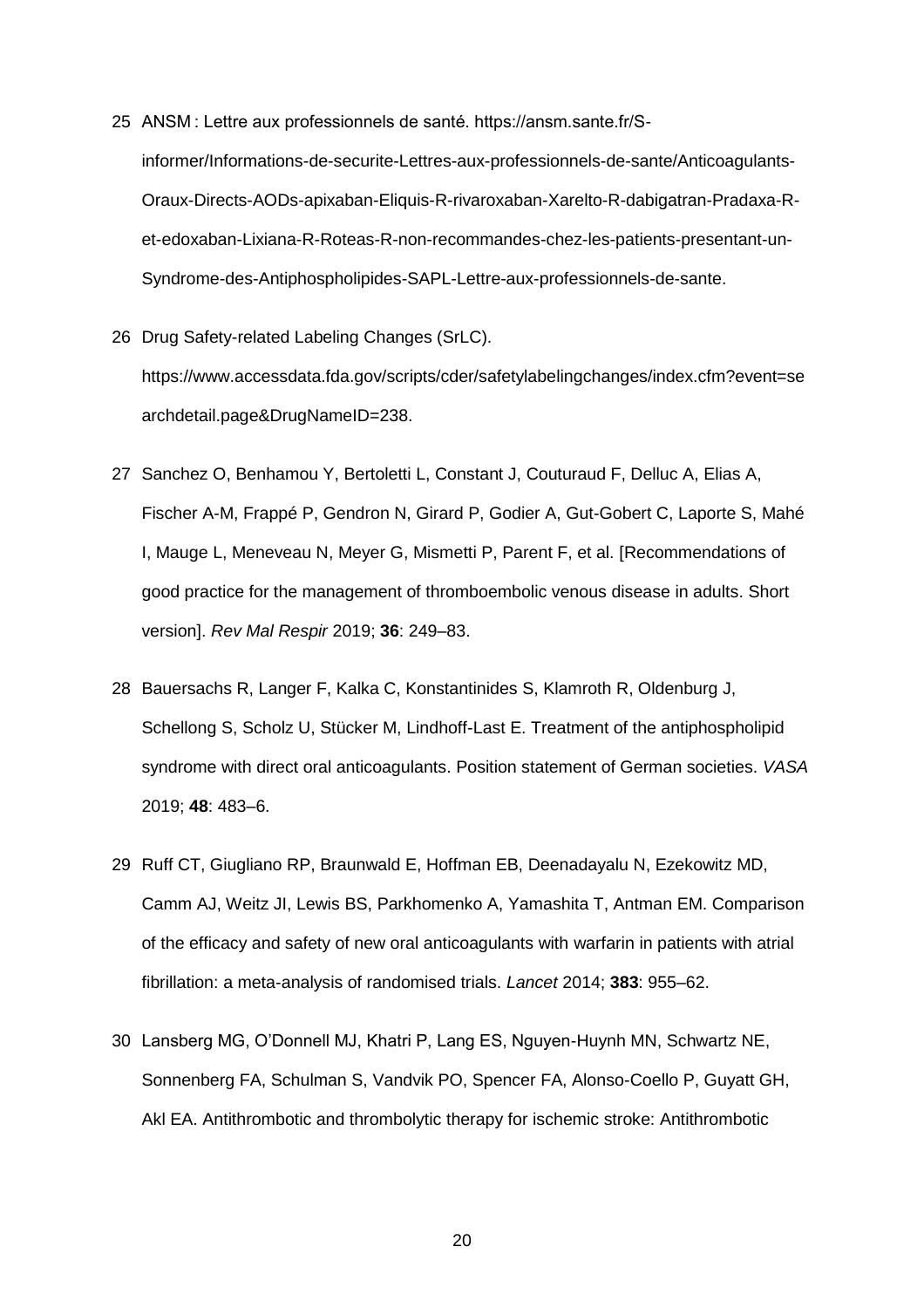Therapy and Prevention of Thrombosis, 9th ed: American College of Chest Physicians Evidence-Based Clinical Practice Guidelines. *Chest* 2012; **141**: e601S-e636S.

- 31 van Es N, Coppens M, Schulman S, Middeldorp S, Büller HR. Direct oral anticoagulants compared with vitamin K antagonists for acute venous thromboembolism: evidence from phase 3 trials. *Blood* 2014; **124**: 1968–75.
- 32 Cervera R, Piette J-C, Font J, Khamashta MA, Shoenfeld Y, Camps MT, Jacobsen S, Lakos G, Tincani A, Kontopoulou-Griva I, Galeazzi M, Meroni PL, Derksen RHWM, de Groot PG, Gromnica-Ihle E, Baleva M, Mosca M, Bombardieri S, Houssiau F, Gris J-C, et al. Antiphospholipid syndrome: clinical and immunologic manifestations and patterns of disease expression in a cohort of 1,000 patients. *Arthritis Rheum* 2002; **46**: 1019–27.
- 33 Siddique S, Risse J, Canaud G, Zuily S. Vascular Manifestations in Antiphospholipid Syndrome (APS): Is APS a Thrombophilia or a Vasculopathy? *Curr Rheumatol Rep* 2017; **19**: 64.
- 34 Canaud G, Bienaimé F, Tabarin F, Bataillon G, Seilhean D, Noël L-H, Dragon-Durey M-A, Snanoudj R, Friedlander G, Halbwachs-Mecarelli L, Legendre C, Terzi F. Inhibition of the mTORC pathway in the antiphospholipid syndrome. *N Engl J Med* 2014; **371**: 303– 12.
- 35 Zuily S, Regnault V, Selton-Suty C, Eschwège V, Bruntz J-F, Bode-Dotto E, De Maistre E, Dotto P, Perret-Guillaume C, Lecompte T, Wahl D. Increased risk for heart valve disease associated with antiphospholipid antibodies in patients with systemic lupus erythematosus: meta-analysis of echocardiographic studies. *Circulation* 2011; **124**: 215– 24.
- 36 Zuily S, Domingues V, Suty-Selton C, Eschwège V, Bertoletti L, Chaouat A, Chabot F, Horn EM, Erkan D, Wahl D. Antiphospholipid antibodies can identify lupus patients at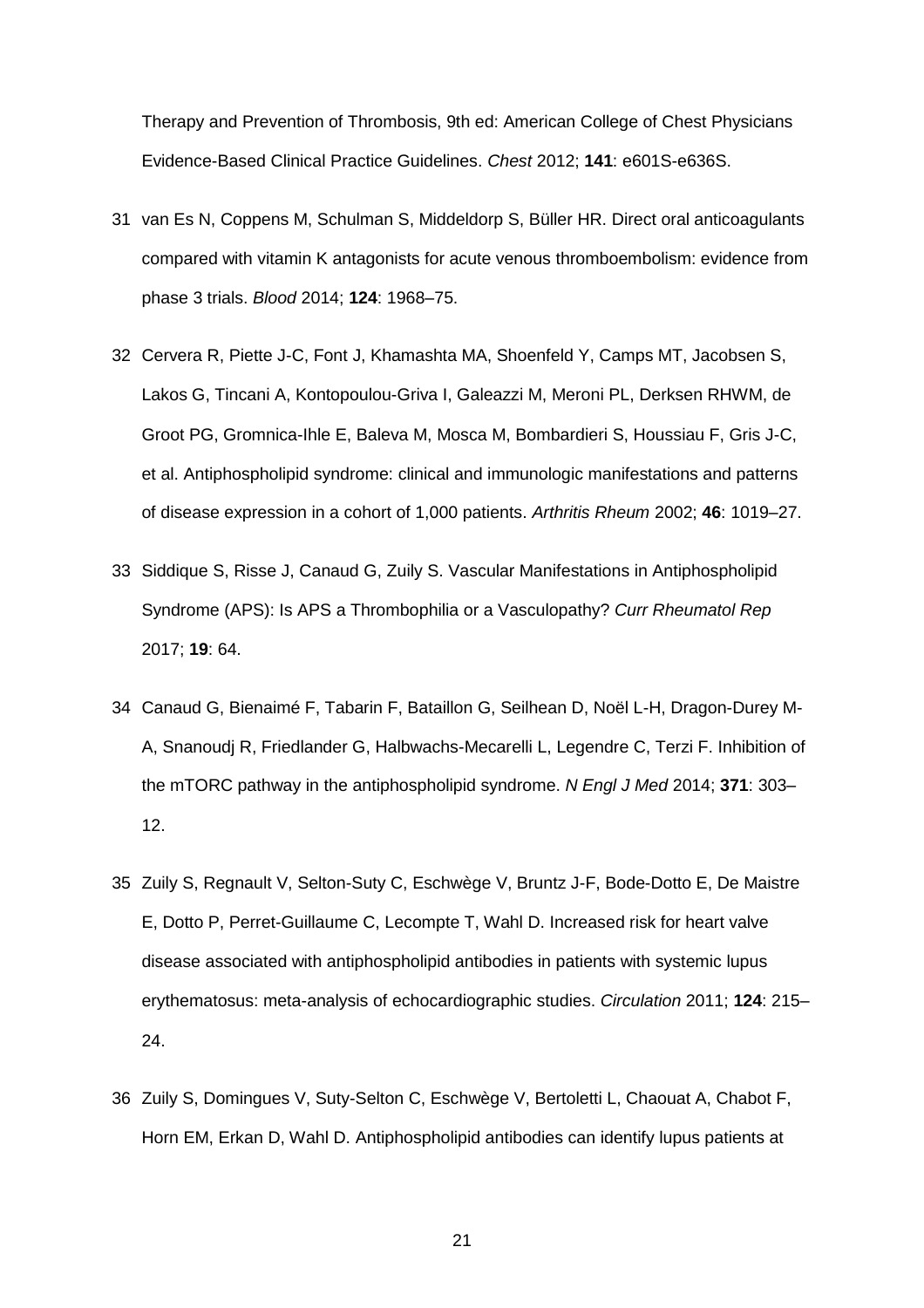risk of pulmonary hypertension: A systematic review and meta-analysis. *Autoimmun Rev* 2017; **6**: 576–86.

- 37 Garcia D, Akl EA, Carr R, Kearon C. Antiphospholipid antibodies and the risk of recurrence after a first episode of venous thromboembolism: a systematic review. *Blood* 2013; **122**: 817–24.
- 38 Kearon C, Parpia S, Spencer FA, Baglin T, Stevens SM, Bauer KA, Lentz SR, Kessler CM, Douketis JD, Moll S, Kaatz S, Schulman S, Connors JM, Ginsberg JS, Spadafora L, Bhagirath V, Liaw PC, Weitz JI, Julian JA. Antiphospholipid antibodies and recurrent thrombosis after a first unprovoked venous thromboembolism. *Blood* 2018; **131**: 2151– 60.
- 39 Keeling D, Mackie I, Moore GW, Greer IA, Greaves M, British Committee for Standards in Haematology. Guidelines on the investigation and management of antiphospholipid syndrome. *Br J Haematol* 2012; **157**: 47–58.
- 40 Galli M, Luciani D, Bertolini G, Barbui T. Lupus anticoagulants are stronger risk factors for thrombosis than anticardiolipin antibodies in the antiphospholipid syndrome: a systematic review of the literature. *Blood* 2003; **101**: 1827–32.
- 41 Gebhart J, Posch F, Koder S, Perkmann T, Quehenberger P, Zoghlami C, Ay C, Pabinger I. Increased mortality in patients with the lupus anticoagulant: the Vienna Lupus Anticoagulant and Thrombosis Study (LATS). *Blood* 2015; **125**: 3477–83.
- 42 Pengo V, Ruffatti A, Legnani C, Testa S, Fierro T, Marongiu F, De Micheli V, Gresele P, Tonello M, Ghirarduzzi A, Bison E, Denas G, Banzato A, Padayattil Jose S, Iliceto S. Incidence of a first thromboembolic event in asymptomatic carriers of high-risk antiphospholipid antibody profile: a multicenter prospective study. *Blood* 2011; **118**: 4714–8.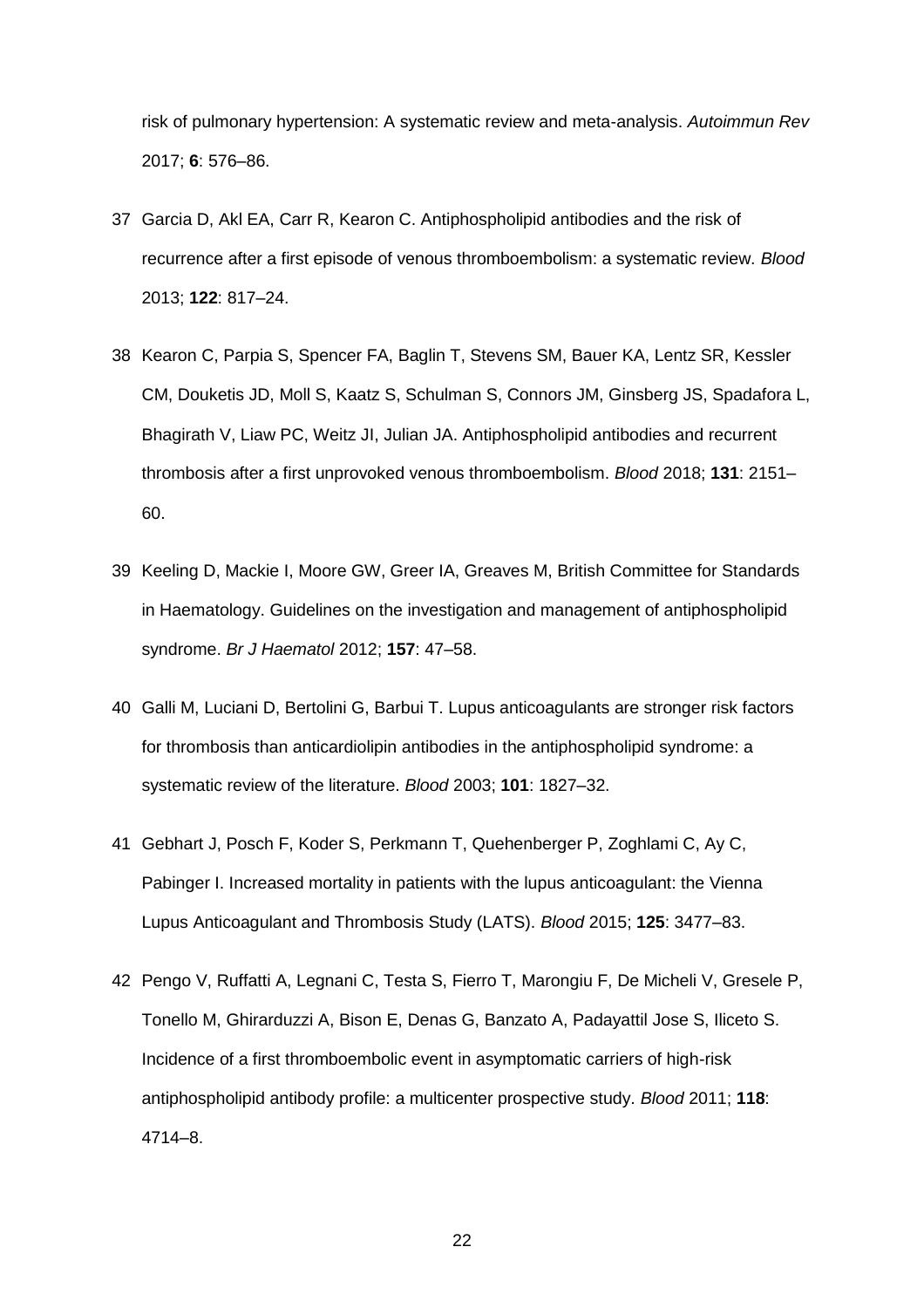- 43 Andreoli L, Chighizola CB, Banzato A, Pons-Estel GJ, Ramire de Jesus G, Erkan D. Estimated frequency of antiphospholipid antibodies in patients with pregnancy morbidity, stroke, myocardial infarction, and deep vein thrombosis: a critical review of the literature. *Arthritis Care Res (Hoboken)* 2013; **65**: 1869–73.
- 44 Miranda S, Park J, Le Gal G, Piran S, Kherani S, Rodger MA, Delluc A. Prevalence of confirmed antiphospholipid syndrome in 18-50 years unselected patients with first unprovoked venous thromboembolism. *J Thromb Haemost* 2019 [Epub ahead of print].
- 45 Duarte-García A, Pham MM, Crowson CS, Amin S, Moder KG, Pruthi RK, Warrington KJ, Matteson EL. The Epidemiology of Antiphospholipid Syndrome: A Population-Based Study. *Arthritis & Rheumatology (Hoboken, NJ)* 2019; **71**: 1545–52.
- 46 Pengo V, Tripodi A, Reber G, Rand JH, Ortel TL, Galli M, De Groot PG, Subcommittee on Lupus Anticoagulant/Antiphospholipid Antibody of the Scientific and Standardisation Committee of the International Society on Thrombosis and Haemostasis. Update of the guidelines for lupus anticoagulant detection. Subcommittee on Lupus Anticoagulant/Antiphospholipid Antibody of the Scientific and Standardisation Committee of the International Society on Thrombosis and Haemostasis. *J Thromb Haemost* 2009; **7**: 1737–40.
- 47 Zuily S, Dufrost V, Devreese K. International Registry of Thrombotic APS patients Treated With Direct Oral Anticoagulants. https://www.isth.org/members/group.aspx?id=100353 and [https://clinicaltrials.gov/ct2/show/NCT04262492.](https://clinicaltrials.gov/ct2/show/NCT04262492)
- 48 Schofield JR, Hassell K. Dosing considerations in the use of the direct oral anticoagulants in the antiphospholipid syndrome. *J Clin Pharm Ther* 2018; **43**: 104–6.
- 49 Eikelboom JW, Connolly SJ, Brueckmann M, Granger CB, Kappetein AP, Mack MJ, Blatchford J, Devenny K, Friedman J, Guiver K, Harper R, Khder Y, Lobmeyer MT, Maas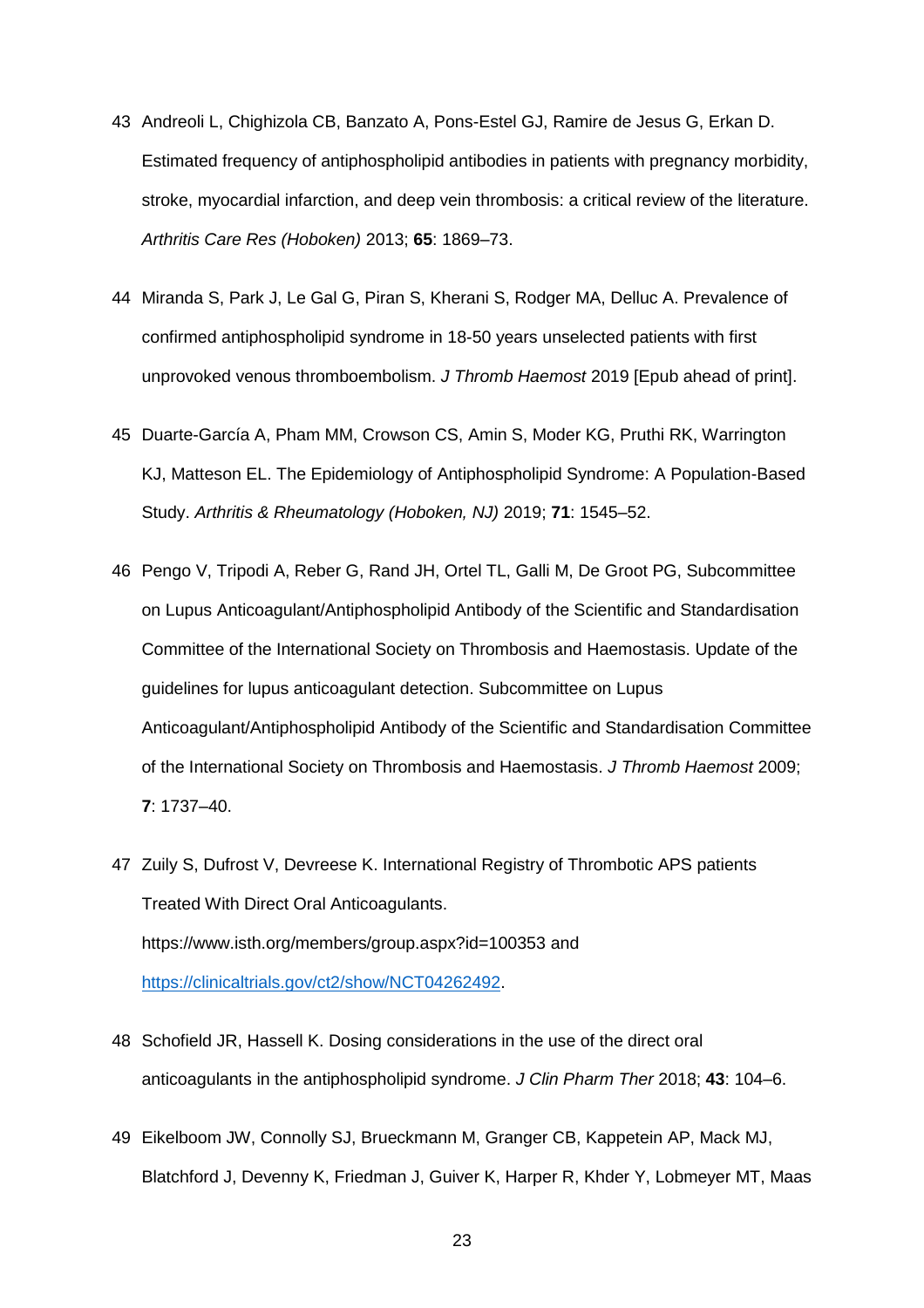H, Voigt J-U, Simoons ML, Van de Werf F, RE-ALIGN Investigators. Dabigatran versus warfarin in patients with mechanical heart valves. *N Engl J Med* 2013; **369**: 1206–14.

- 50 Perzborn E, Strassburger J, Wilmen A, Pohlmann J, Roehrig S, Schlemmer K-H, Straub A. In vitro and in vivo studies of the novel antithrombotic agent BAY 59-7939--an oral, direct Factor Xa inhibitor. *J Thromb Haemost* 2005; **3**: 514–21.
- 51 Bohula EA, Giugliano RP, Ruff CT, Kuder JF, Murphy SA, Antman EM, Braunwald E. Impact of Renal Function on Outcomes With Edoxaban in the ENGAGE AF-TIMI 48 Trial. *Circulation* 2016; **134**: 24–36.
- 52 Woller SC, Stevens SM, Kaplan DA, Branch DW, Aston VT, Wilson EL, Gallo HM, Johnson EG, Rondina MT, Lloyd JF, Evans RS, Elliott CG. Apixaban for the Secondary Prevention of Thrombosis Among Patients With Antiphospholipid Syndrome: Study Rationale and Design (ASTRO-APS). *Clin Appl Thromb Hemost* 2016; **22**: 239–47.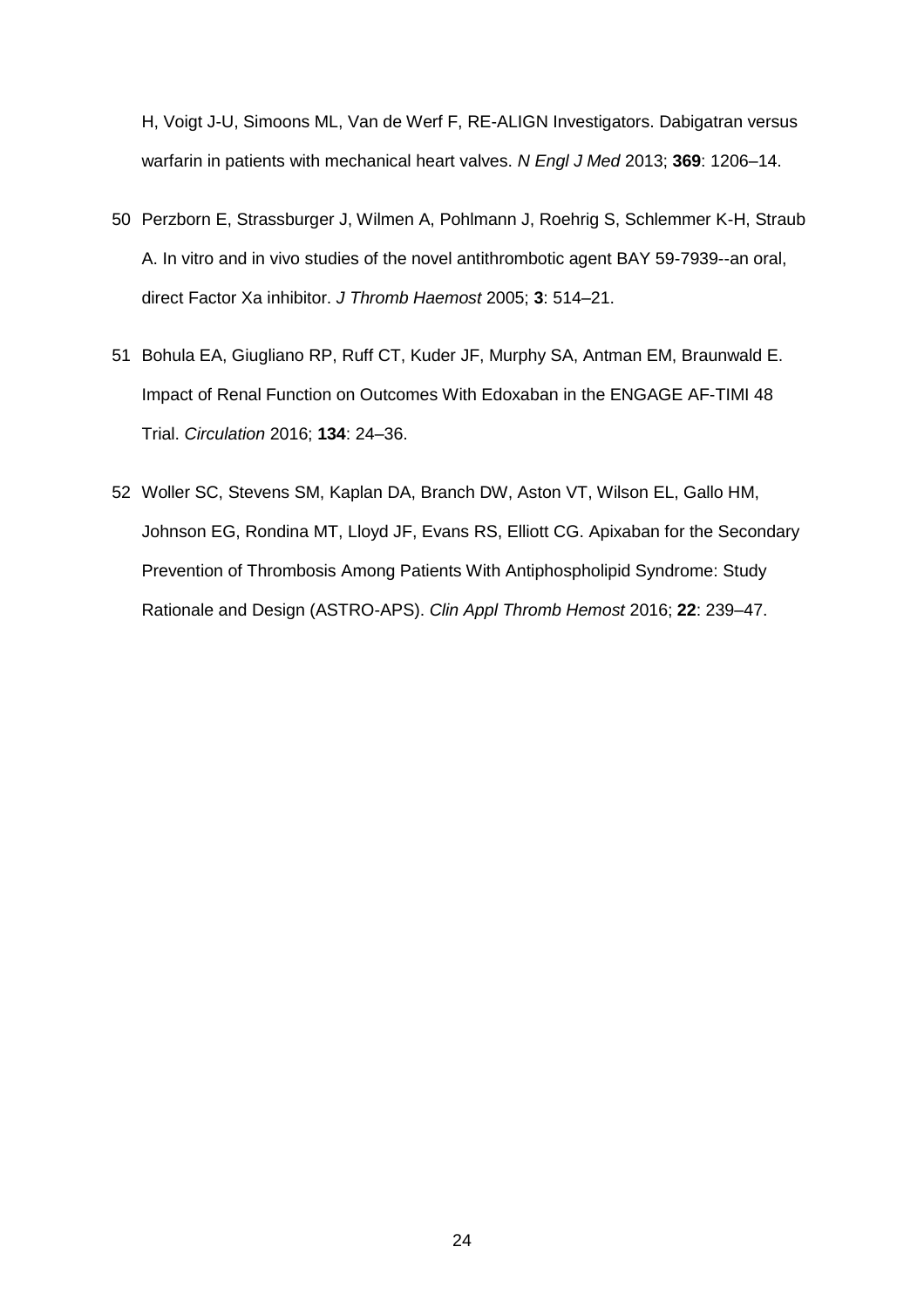| <b>First Author</b> | Year<br><b>PMID</b><br>History of Thrombosis, n<br>Patients, n | Triple Positivity <sup>a</sup> , n | Drug (Regimen) | Design         | Recurrence     |                  |                |                |                             |                |             |
|---------------------|----------------------------------------------------------------|------------------------------------|----------------|----------------|----------------|------------------|----------------|----------------|-----------------------------|----------------|-------------|
|                     |                                                                |                                    |                | $\sf V$        | $\mathsf{A}$   |                  | $\mathsf O$    |                |                             |                | Rate, %     |
| Schaefer et al.     | 2014                                                           | 25118790                           | $\mathfrak{S}$ | $\overline{2}$ | $\overline{2}$ | $\mathbf 0$      |                | $\overline{2}$ | Rivaroxaban (20mg OD) n=1   | $\overline{R}$ | 100         |
|                     |                                                                |                                    |                |                |                |                  |                |                | Rivaroxaban (NR) n=1        |                |             |
|                     |                                                                |                                    |                |                |                |                  |                |                | Dabigatran (150mg OD) n=1   |                |             |
| Win et al.          | 2014                                                           | 25043836                           | $\mathfrak{S}$ | 3              | $\overline{2}$ | $\mathbf 0$      | $\mathbf 0$    | <b>NR</b>      | Rivaroxaban (20mg OD) n=2   | $\mathsf{R}$   | 100         |
|                     |                                                                |                                    |                |                |                |                  |                |                | Dabigatran (150mg BID) n=1  |                |             |
| Noël et al.         | 2015                                                           | 25864630                           | 26             | 17             | 12             | 5                | 6              | $\overline{7}$ | Rivaroxaban (20mg OD) n=13  | $\mathsf{R}$   | 3.8         |
|                     |                                                                |                                    |                |                |                |                  |                |                | Rivaroxaban (15mg OD) n=2   |                |             |
|                     |                                                                |                                    |                |                |                |                  |                |                | Dabigatran (150mg BID) n=11 |                |             |
| Sciascia et al.     | 2015                                                           | 25923780                           | 35             | 35             | 0              | <b>NR</b>        | <b>NR</b>      | <b>NR</b>      | Rivaroxaban (20mg OD)       | $\mathsf{P}$   | $\mathbf 0$ |
| Signorelli et al.   | 2016                                                           | 26219490                           | 6 (2 excl.)    | 6              | $\mathbf 1$    | $\mathbf 0$      | $\pmb{0}$      | $\mathbf{2}$   | Rivaroxaban (20mg OD) n=2   | R              | 100         |
|                     |                                                                |                                    |                |                |                |                  |                |                | Rivaroxaban (NR) n=4        |                |             |
| Betancur et al.     | 2016                                                           | 26743321                           | 8              | 8              | 3              | $\boldsymbol{0}$ | $\overline{2}$ | $\mathbf 1$    | Rivaroxaban (20mg OD) n=6   | $\mathsf{R}$   | $\mathbf 0$ |
|                     |                                                                |                                    |                |                |                |                  |                |                | Rivaroxaban (NR) n=1        |                |             |
|                     |                                                                |                                    |                |                |                |                  |                |                | Apixaban (5mg BID) n=1      |                |             |
| Haładyj et al.      | 2016                                                           | 27504026                           | 23             | 14             | 12             | <b>NR</b>        | $\mathbf{1}$   | 4              | Rivaroxaban (NR)            | $\mathsf{R}$   | 4.3         |
| Dufrost et al.      | 2017                                                           | 28431092                           | 4              | 4              |                | 1                | $\pmb{0}$      | 4              | Rivaroxaban (20mg OD) n=4   | $\mathsf{R}$   | 100         |
|                     |                                                                |                                    |                |                |                |                  |                |                |                             |                |             |

## **Table 1: Characteristics and results from case series of direct oral anticoagulants for thrombotic antiphospholipid syndrome**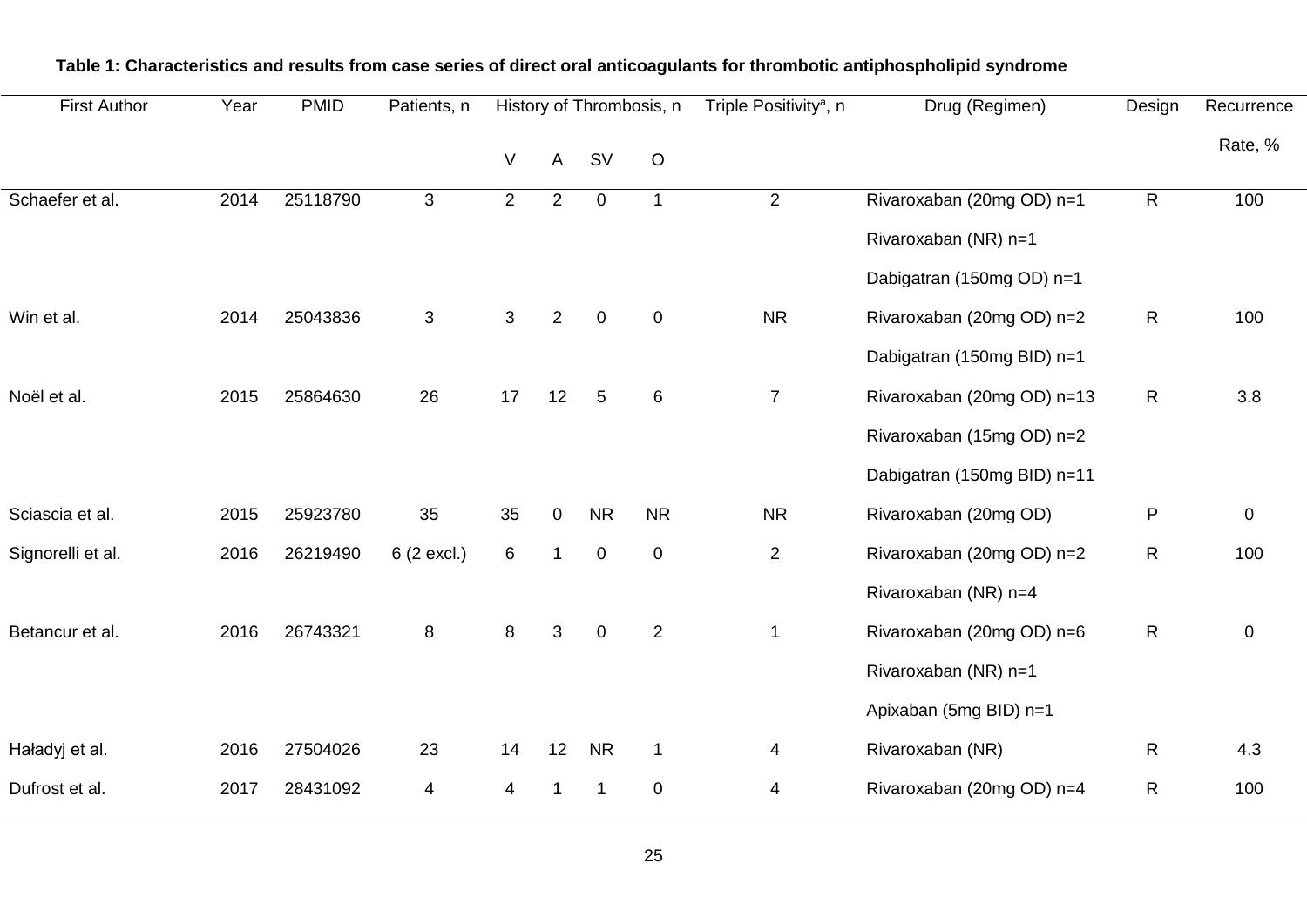| Kunk et al.             | 2017 | 27632140 | 11             | 11             | <b>NR</b>      | <b>NR</b>      | <b>NR</b>   | 3              | Rivaroxaban (NR) n=5       | R  |             |
|-------------------------|------|----------|----------------|----------------|----------------|----------------|-------------|----------------|----------------------------|----|-------------|
|                         |      |          |                |                |                |                |             |                |                            |    | $\mathbf 0$ |
|                         |      |          |                |                |                |                |             |                | Apixaban (NR) n=6          |    |             |
| Mateos Rodriguez et al. | 2017 | 28546102 | $\overline{2}$ | $\overline{2}$ | $\overline{2}$ | $\overline{0}$ | $\mathbf 0$ | $\mathbf 0$    | Rivaroxaban (20mg OD) n=2  | R. | $\mathbf 0$ |
| Resseguier et al.       | 2017 | 28355988 | 21 (2 excl.)   | 18             | $\overline{2}$ |                | 4           | $\overline{2}$ | Rivaroxaban (20mg OD) n=17 | P  | 4.8         |
|                         |      |          |                |                |                |                |             |                | Rivaroxaban (15mg BID) n=4 |    |             |
| Scanvion et al.         | 2018 | 29373704 | $\overline{2}$ |                |                | $\overline{0}$ |             |                | Rivaroxaban (20mg OD) n=2  | R  | 100         |
| Martinelli et al.       | 2018 | 29519861 | 13             |                | <b>NR</b>      | <b>NR</b>      | <b>NR</b>   | 6              | Rivaroxaban (20mg OD) n=13 | P  | 31          |
| Johnsen et al.          | 2018 | 29297243 | 3              | $\overline{2}$ |                | $\overline{0}$ | <b>NR</b>   |                | Dabigatran (NR) n=3        | R  | 100         |
| Christen et al.         | 2019 | 31724442 | $\overline{2}$ |                | $\overline{0}$ | $\overline{0}$ | <b>NR</b>   | 0              | Rivaroxaban (20mg OD)      | P  | 50          |
| Abu-Zeinah et al.       | 2019 | 30835035 | 10             | <b>NR</b>      | <b>NR</b>      | <b>NR</b>      | <b>NR</b>   | 5              | <b>NR</b>                  | R  | 10          |

V: venous thrombosis; A: arterial thrombosis; SV: small vessel thrombosis; O: obstetrical morbidity; OD: once a day; BID: twice a day; NR: No reported; P:

prospective study; R: retrospective study; SD: standard deviation; Excl.: excluded patients.

<sup>a</sup>Triple aPL-positivity i.e. presence of lupus anticoagulant, anticardiolipin and anti-ß<sub>2</sub>-glycoprotein 1 antibodies (same isotype).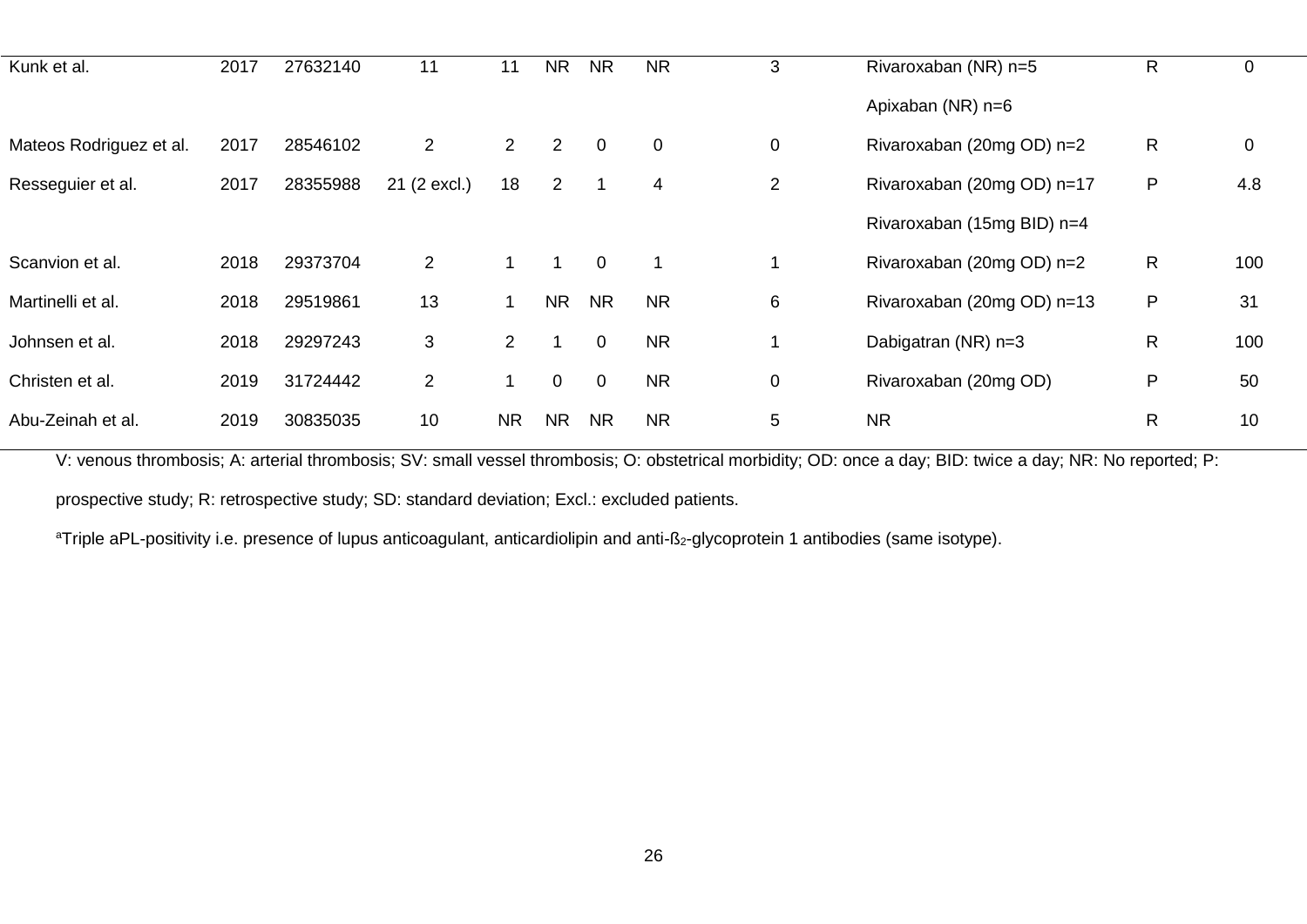**Table 2: Characteristics and results from clinical studies of direct oral anticoagulants for thrombotic antiphospholipid syndrome**

| <b>Title</b>         | <b>RAPS RCT</b> | <b>RE-COVER</b> | <b>ASTRO-APS</b> | <b>TRAPS</b>    | <b>RAPS pilot</b> | <b>EUDRA 2010-</b> | $\blacksquare$ |                   |
|----------------------|-----------------|-----------------|------------------|-----------------|-------------------|--------------------|----------------|-------------------|
|                      |                 | <b>®, RE-</b>   |                  |                 | study             | 019764-36          |                |                   |
|                      |                 | COVER II™,      |                  |                 |                   |                    |                |                   |
|                      |                 | and RE-         |                  |                 |                   |                    |                |                   |
|                      |                 | MEDY™           |                  |                 |                   |                    |                |                   |
|                      |                 | (Post hoc)      |                  |                 |                   |                    |                |                   |
| <b>First author</b>  | Cohen et al.    | Goldhaber et    | Woller et al.    | Pengo et al.    | Legault et al.    | Ordi-Ros et al.    | Sato et al.    | Malec et al. [19] |
|                      | $[13]$          | al. [14]        | $[15]$           | [8]             | $[16]$            | $[17]$             | $[18]$         |                   |
| <b>Publication</b>   | 2016            | 2016            | 2018 (interim    | 2018            | 2018 (poster)     | 2019               | 2019           | 2019              |
| year                 |                 |                 | results)         |                 |                   |                    |                |                   |
| <b>Country</b>       | <b>UK</b>       | International   | <b>USA</b>       | Italy           | Canada            | Spain              | Japan          | Poland            |
| <b>Reference/PMI</b> | 27570089        | 27807306        | 28893087         | 30002145        | <b>NA</b>         | 31610549           | 31635559       | 31757182          |
| D                    |                 |                 |                  |                 |                   |                    |                |                   |
| <b>Type</b>          | Open label,     | Double-         | Open label,      | Open label,     | Single arm pilot  | Open label,        | Case-control   | Cohort            |
|                      | non-inferiority | dummy, non-     | non-inferiority  | non-inferiority | feasibility study | non-inferiority    |                |                   |
|                      | <b>RCT</b>      | inferiority     | <b>RCT</b>       | <b>RCT</b>      |                   | <b>RCT</b>         |                |                   |
|                      |                 | <b>RCT</b>      |                  |                 |                   |                    |                |                   |
| <b>Design</b>        | Prospective     | Prospective     | Prospective      | Prospective     | Prospective       | Prospective        | Retrospective  | Prospective       |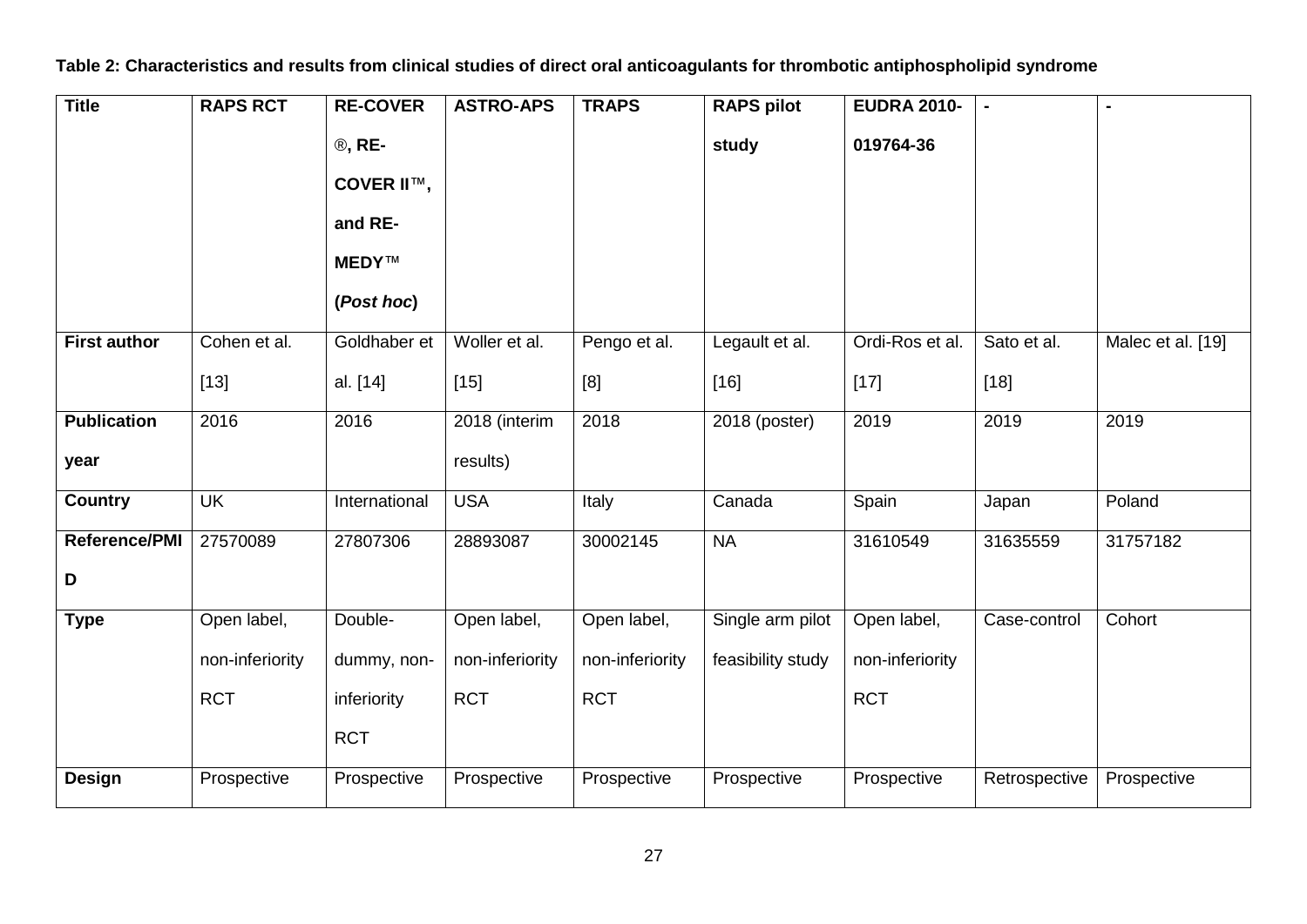| <b>APS</b>   | APS according           | <b>Known APS</b> | <b>APS</b>   | APS according                  | APS according    | APS according | <b>APS</b>     | APS according to |
|--------------|-------------------------|------------------|--------------|--------------------------------|------------------|---------------|----------------|------------------|
| population   | to Sydney               | patients         | according to | to Sydney                      | to Sydney        | to Sydney     | according to   | Sydney criteria  |
|              | criteria with           |                  | Sydney       | criteria with                  | criteria with    | criteria with | Sydney         | with previous    |
|              | previous VTE,           |                  | criteria     | triple positivity <sup>a</sup> | previous VTE     | previous      | criteria with  | thrombosis       |
|              | exclusion of            |                  |              |                                | with and without | thrombosis    | previous       |                  |
|              | patients with           |                  |              |                                | arterial         |               | thrombosis     |                  |
|              | previous                |                  |              |                                | thrombosis       |               |                |                  |
|              | arterial                |                  |              |                                |                  |               |                |                  |
|              | thrombosis due          |                  |              |                                |                  |               |                |                  |
|              | to APS                  |                  |              |                                |                  |               |                |                  |
| <b>Total</b> | $n = 116$               | $n = 151$        | $n=30$       | $n = 120$                      | $n = 82$         | $n = 190$     | $n=54$         | $n = 176$        |
| population   |                         |                  |              |                                |                  |               |                |                  |
| <b>DOAC</b>  | Rivaroxaban=5           | Dabigatran=      | Apixaban     | Rivaroxaban=                   | Rivaroxaban=8    | Rivaroxaban=  | Rivaroxaban    | Rivaroxaban=36   |
|              | $\overline{\mathbf{4}}$ | 71               |              | 59                             | $\overline{2}$   | 95            | $= 5$          | Apixaban=42      |
|              |                         |                  |              |                                |                  |               | Apixaban=1     | Dabigatran=4     |
|              |                         |                  |              |                                |                  |               | Edoxaban=1     |                  |
|              |                         |                  |              |                                |                  |               | $\overline{2}$ |                  |
| <b>Dose</b>  | 20mg OD                 | 150mg BID        | 2.5mg BID    | 20mg OD                        | 20mg OD          | 20mg OD       | <b>NA</b>      | Rivaroxaban      |
|              |                         |                  | (2015)       |                                |                  | 15mg OD       |                | 20mg OD          |
|              |                         |                  |              |                                |                  | according to  |                |                  |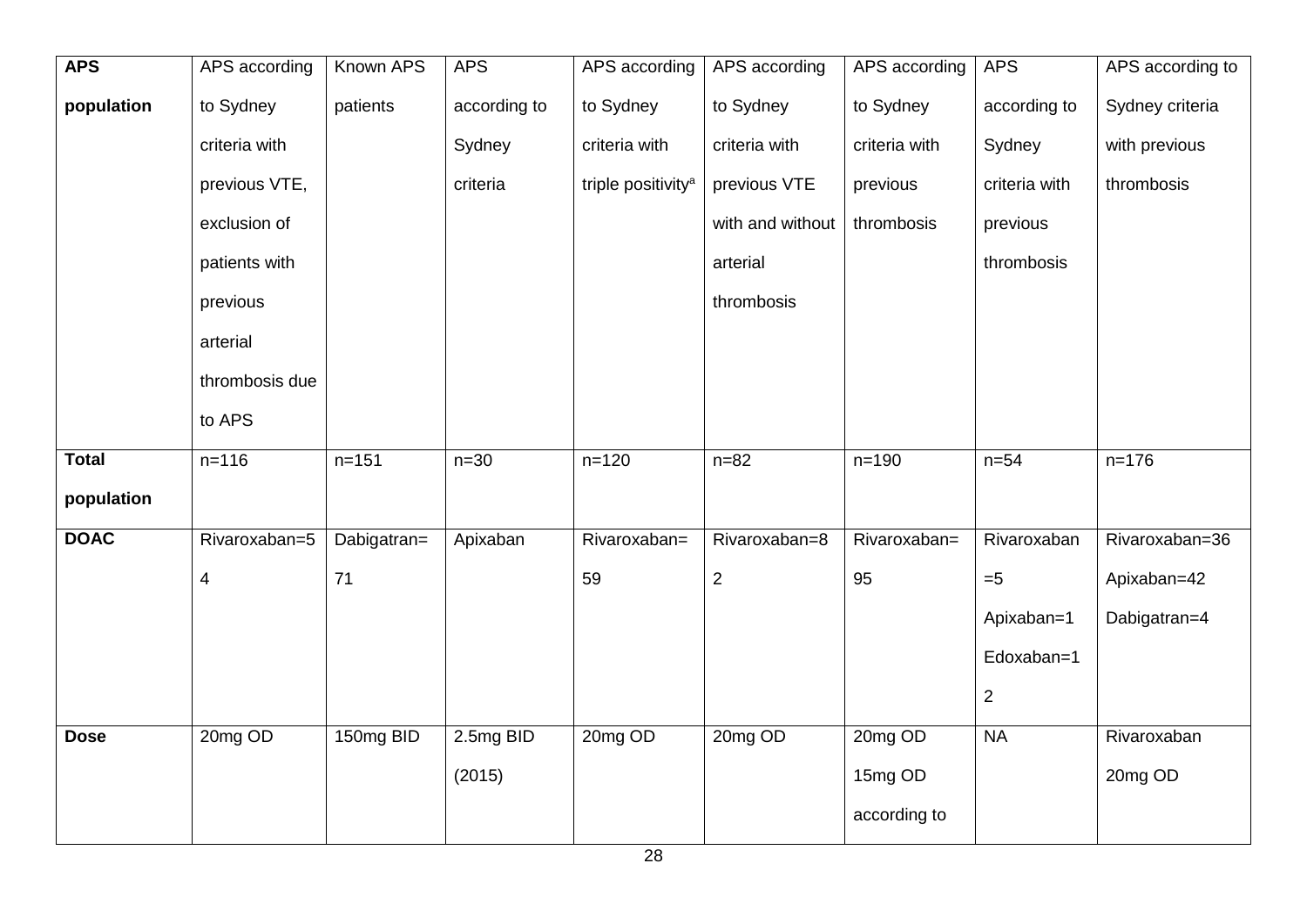|                       | 15mg OD for     |                   | 5mg BID           | 15mg OD for      |                 | renal function |                   | Apixaban 5mg     |
|-----------------------|-----------------|-------------------|-------------------|------------------|-----------------|----------------|-------------------|------------------|
|                       | CrCl 30-49      |                   | (since 2016)      | CrCl 30-50       |                 | $N=5$          |                   | <b>BID</b>       |
|                       | $N=2$           |                   |                   | $N=2$            |                 |                |                   | dabigatran       |
|                       |                 |                   |                   |                  |                 |                |                   | 150mg BID        |
| <b>Control</b>        | Warfarin,       | Warfarin,         | Warfarin          | Warfarin         | None            | <b>VKA</b>     | Warfarin          | <b>VKA</b>       |
|                       | Target INR 2.5  | <b>Target INR</b> | <b>Target INR</b> | Target INR 2.5   |                 | Target INR 2.5 | <b>Target INR</b> | Target INR 2.5   |
|                       | $(range 2-3)$   | 2.5               | 2.5               |                  |                 | or 3.1-4.0     | 2.5 (range 2-     | $(range 2-3)$    |
|                       |                 |                   |                   |                  |                 |                | 3)                |                  |
| <b>Primary</b>        | Less than 20%   | VTE/VTE-          | Thrombosis        | Thrombosis,      | Feasibility     | Thrombosis     | Thrombosis        | Thrombosis       |
| endpoint              | difference from | related           | (arterial and/or  | major            | (identification |                | or bleeding       | (arterial and/or |
|                       | warfarin in     | deaths            | venous)           | bleeding, and    | for enrolment   |                |                   | venous)          |
|                       | mean %          |                   |                   | vascular         | and consent),   |                |                   |                  |
|                       | change in ETP   |                   |                   | deaths           | and compliance  |                |                   |                  |
|                       | $(D1-D42)$      |                   |                   |                  |                 |                |                   |                  |
| <b>Primary result</b> | Difference in   | $\mathbf{3}$      | No details        | 11               | Enrolment:      | 11             | 6 (DOACs)         | 10 (DOACs) vs.   |
|                       | mean ETP        | (dabigatran)      | available.        | (rivaroxaban)    | 82/135 (60.7%)  | (rivaroxaban)  | vs. 8             | 12 (VKA)         |
|                       | change of 98%   | vs. 4             | « Higher than     | vs. 2 (warfarin) |                 | vs. 3 (VKA)    | (warfarin)        | Risk of events:  |
|                       |                 | (warfarin)        | expected rate     | Risk of events:  |                 | HR=1.94 (95%   | Risk of           | HR=3.98 (95% CI  |
|                       |                 |                   | of stroke »       | HR=6.7 (95%      |                 | CI 0.72-5.24)  | events:           | $1.54 - 10.28$   |
|                       |                 |                   |                   | CI 1.5-30.5)     |                 |                | $HR = 12.1$       |                  |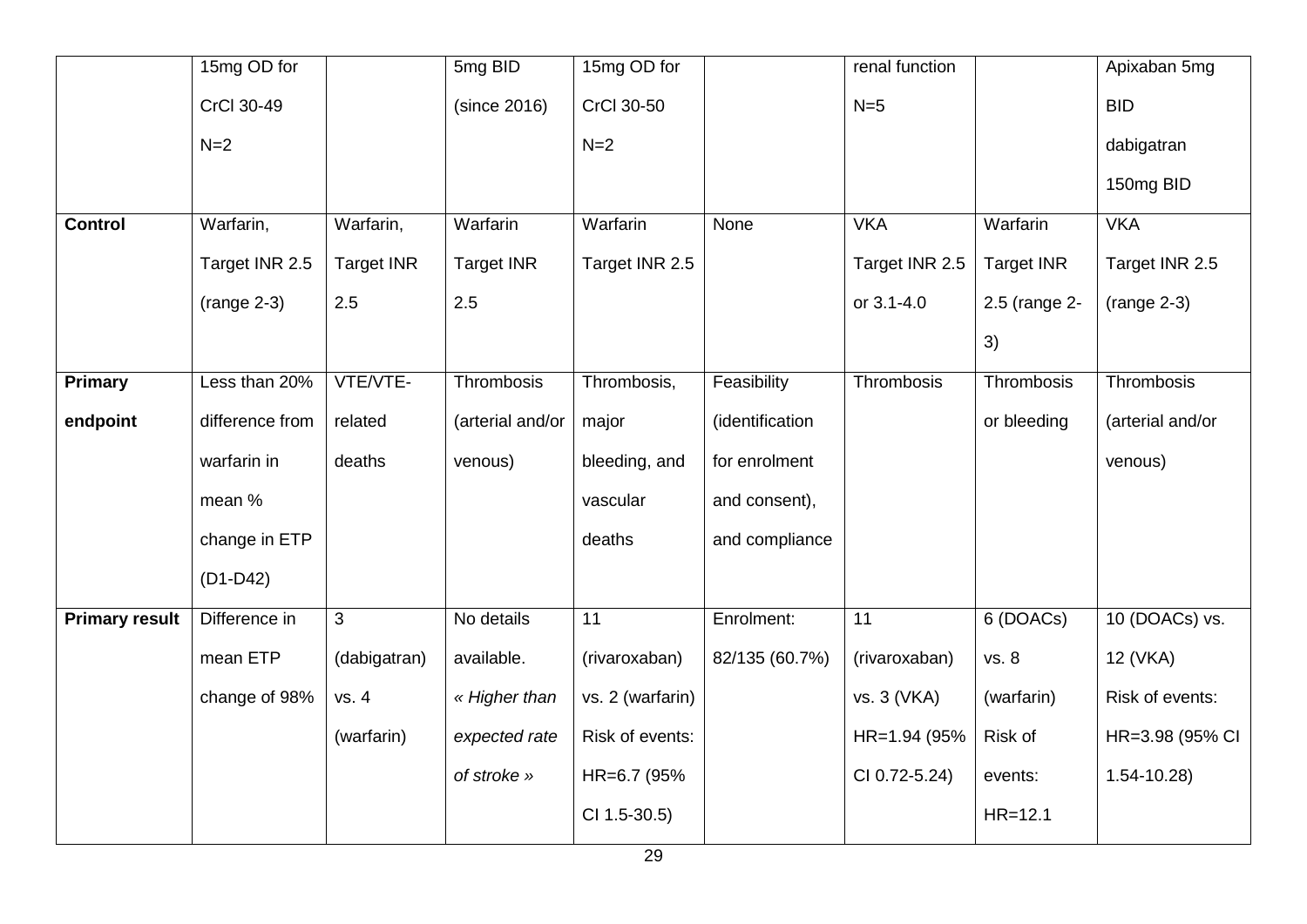|                   |                   | $HR=0.43$     |                |                        |             |                           | (95% CI                 |                           |
|-------------------|-------------------|---------------|----------------|------------------------|-------------|---------------------------|-------------------------|---------------------------|
|                   |                   | (95% CI       |                |                        |             |                           | $1.73 - 248$            |                           |
|                   |                   | $0.08 - 2.38$ |                |                        |             |                           |                         |                           |
| Follow-up         | 210 days          | Up to 36      | 13 months      | 569 days               | 18.8 months | 36 months                 | 60 months               | 51 months                 |
|                   |                   | months        |                | (mean)                 |             |                           |                         |                           |
| <b>Thrombosis</b> | 0% vs 0%          | 4.2% vs       | <b>NA</b>      | 12% vs 0% <sup>d</sup> | 3.7% vs NA  | 11.6% vs                  | 33% vs 22% <sup>d</sup> | 12% vs 10.6%              |
| (DOAC vs.         |                   | 5.0%          |                |                        |             | 6.3%                      |                         |                           |
| VKA)              |                   |               |                |                        |             |                           |                         |                           |
| <b>Annualised</b> | $0\%$             | <b>NA</b>     | <b>NA</b>      | 9%                     | 2.3%        | 4.2%                      | 6.7%                    | 3.5%                      |
| thrombosis        |                   |               |                |                        |             |                           |                         |                           |
| rate in DOAC      |                   |               |                |                        |             |                           |                         |                           |
| group             |                   |               |                |                        |             |                           |                         |                           |
| <b>Bleeding</b>   | 5% vs 4%b         | 7.1% vs       | <b>NA</b>      | 7% vs 3%c              | 0% vs NA    | 9.5% vs 5.3% <sup>b</sup> | 5.6% vs                 | 5% vs 2.4% <sup>b/c</sup> |
| (DOAC vs.         |                   | 15.6%         |                |                        |             |                           | $5.6\%$                 |                           |
| VKA)              |                   |               |                |                        |             |                           |                         |                           |
| Important         | 28% of            | <b>NA</b>     | The protocol   | <b>Prior arterial</b>  | <b>NA</b>   | <b>Patients with</b>      | Comparison              | Risk of VTE alone         |
| additional        | patients          |               | was modified   | thrombosis in          |             | prior recurrent           | of 14 patients          | $(HR = 3.98^d)$ , no      |
| data              | $(24.6\%$ [14/57] |               | twice: a) 5mg  | 19% (11/59)            |             | thrombosis on             | before and              | difference                |
|                   | in the            |               | BID instead of | patients in            |             | high-intensity            | after                   | between                   |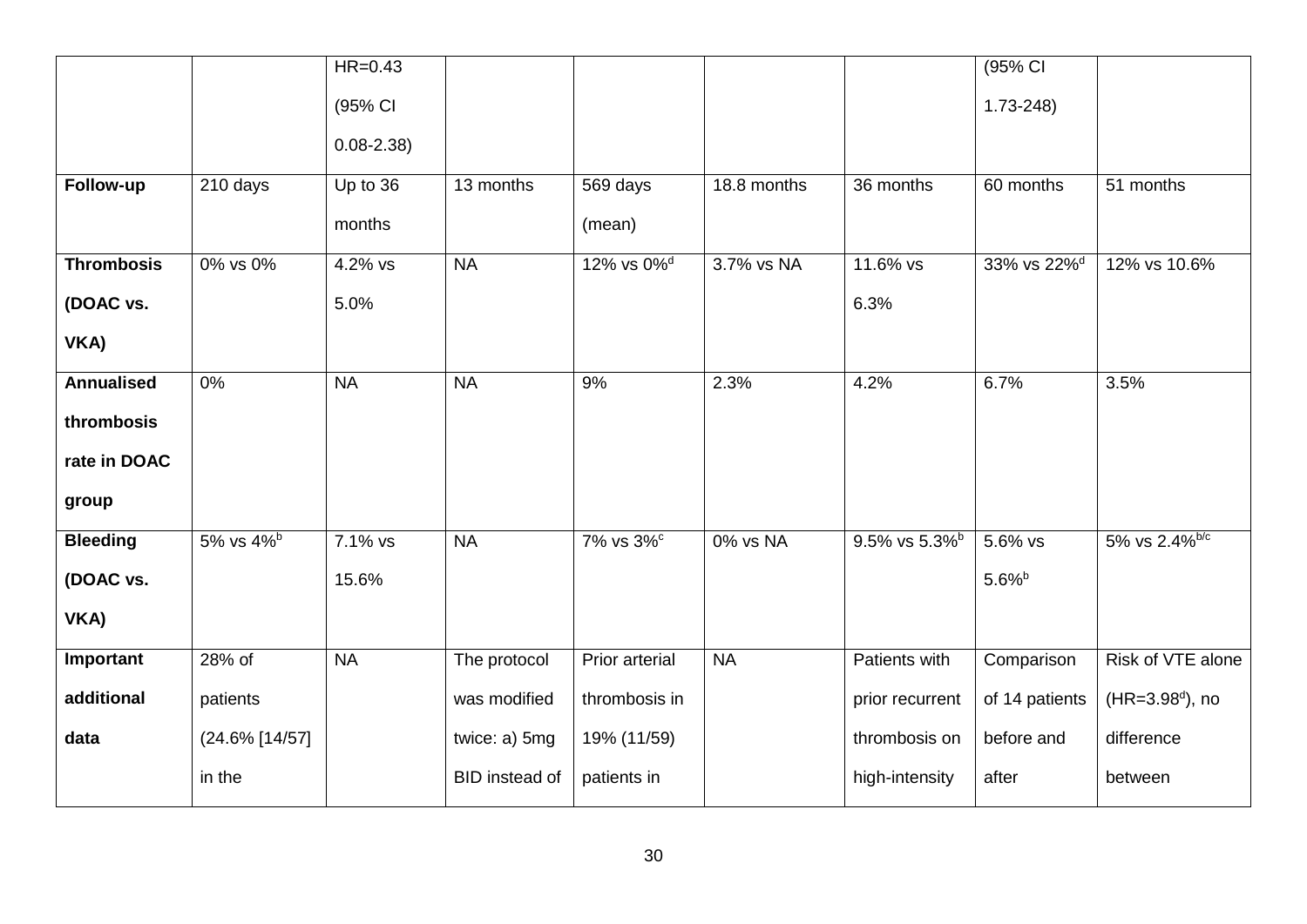| rivaroxaban        | 2.5 mg BID      | rivaroxaban    | <b>VKA</b>     | switching for        | rivaroxaban or     |
|--------------------|-----------------|----------------|----------------|----------------------|--------------------|
| arm and 32.2%      | and b)          | arm            | randomized to  | factor Xa            | apixaban, no       |
| [19/59] in the     | exclusion from  |                | rivaroxaban    | inhibitors:          | difference         |
| warfarin arm)      | enrolment of    | 57% (4/7) of   | 20mg OD vs     | 14-fold              | between single or  |
| were triple        | patients with   | patients with  | high-intensity | increased            | double positive    |
| aPL-positive;      | prior arterial  | arterial       | <b>VKA</b>     | risk <sup>d</sup> of | patients. Triple   |
| Improved           | thrombosis;     | recurrent      |                | recurrent            | positivity did not |
| quality of life in | brain MRI,      | thrombosis     | Prior arterial | thrombosis           | reach statistical  |
| rivaroxaban        | then            | had history of | thrombosis in  | with DOAC            | significance even  |
| arm                | enrolment of    | arterial       | 38% (37/95)    | vs. warfarin         | If the rate was    |
|                    | those without   | thrombosis     | and arterial   |                      | higher in the      |
|                    | evidence of     |                | and venous     |                      | recurrence group   |
|                    | prior stroke or |                | thrombosis in  |                      | (40% vs. 21%).     |
|                    | white matter    |                | 11.6% (11/95)  |                      |                    |
|                    | changes         |                |                |                      |                    |
|                    | disproportiona  |                | 9.5% (9/95)    |                      |                    |
|                    | te for patient  |                | had strokes in |                      |                    |
|                    | age             |                | rivaroxaban    |                      |                    |
|                    |                 |                | arm vs 0 on    |                      |                    |
|                    |                 |                | warfarin       |                      |                    |
|                    |                 |                |                |                      |                    |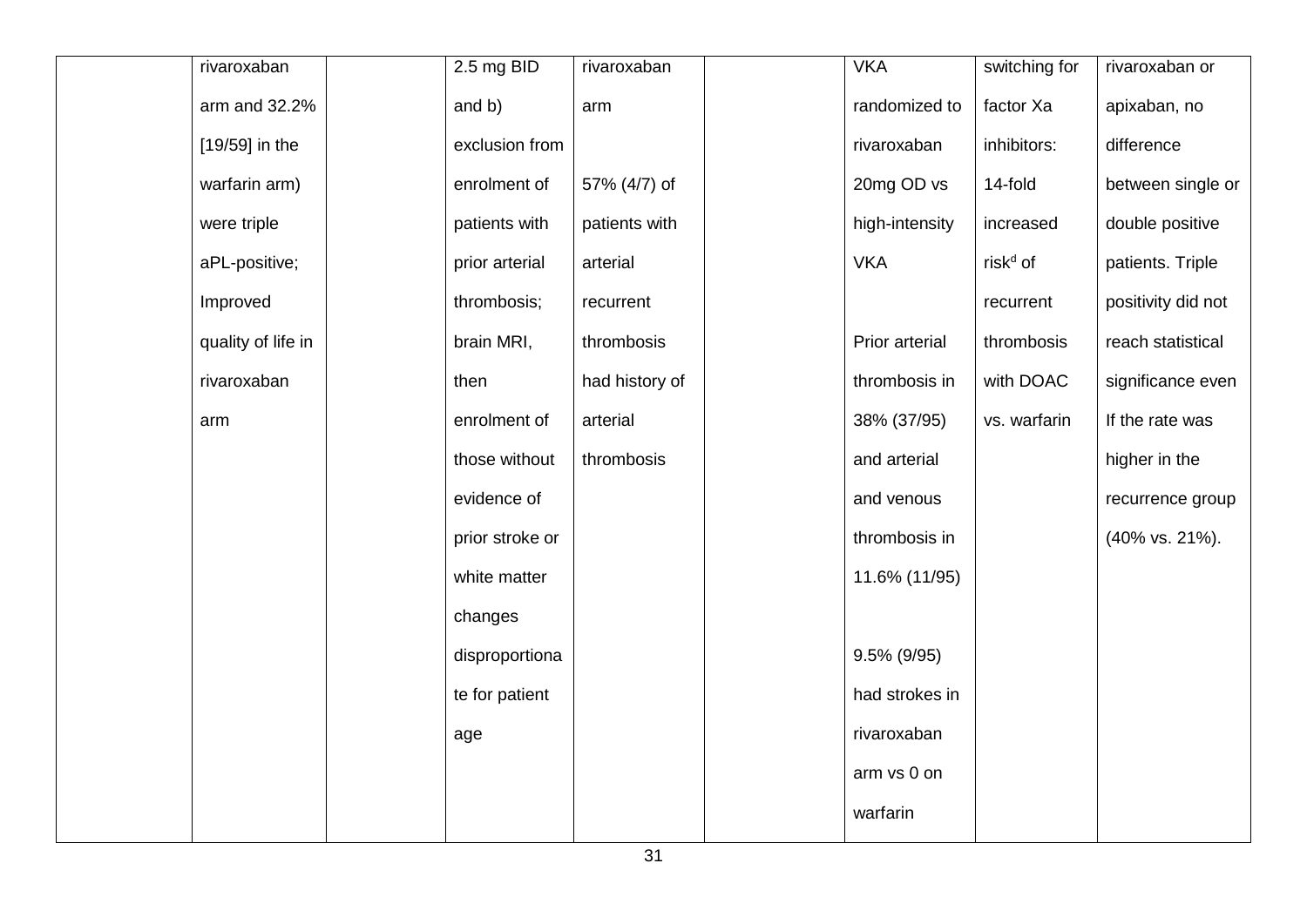|  |  |  | Risk of VTE      |  |
|--|--|--|------------------|--|
|  |  |  | $(HR=0.7),$      |  |
|  |  |  | arterial         |  |
|  |  |  | thrombosis       |  |
|  |  |  | $(HR = 3.84^d)$  |  |
|  |  |  | especially       |  |
|  |  |  | stroke           |  |
|  |  |  | $(HR = 20^d)$ .  |  |
|  |  |  |                  |  |
|  |  |  | Post-hoc         |  |
|  |  |  | analysis         |  |
|  |  |  | suggested that   |  |
|  |  |  | in patients      |  |
|  |  |  | treated with     |  |
|  |  |  | rivaroxaban,     |  |
|  |  |  | the presence     |  |
|  |  |  | of livedo, small |  |
|  |  |  | vessel or        |  |
|  |  |  | cardiac          |  |
|  |  |  |                  |  |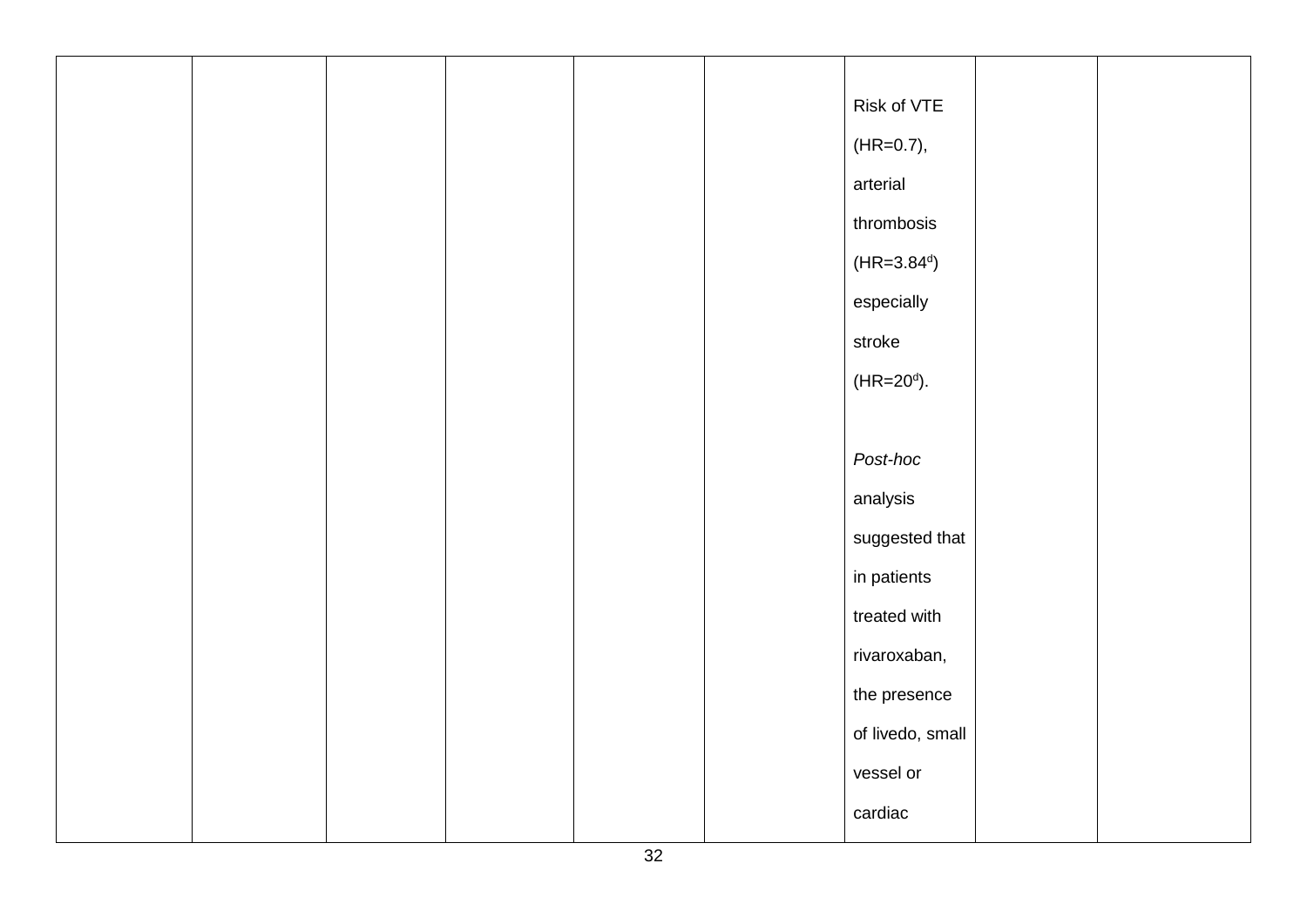|                    |                   |               |           |                |                    | valvular        |             |                    |
|--------------------|-------------------|---------------|-----------|----------------|--------------------|-----------------|-------------|--------------------|
|                    |                   |               |           |                |                    | disease was     |             |                    |
|                    |                   |               |           |                |                    | associated      |             |                    |
|                    |                   |               |           |                |                    | with an         |             |                    |
|                    |                   |               |           |                |                    | increased risk  |             |                    |
|                    |                   |               |           |                |                    | of recurrent    |             |                    |
|                    |                   |               |           |                |                    | thrombosis      |             |                    |
| <b>Conclusions</b> | « Peak            | « The         | <b>NA</b> | « The use of   | « No safety        | « Rivaroxaban   | « Factor Xa | « During long-     |
| of the authors     | thrombin was      | efficacy and  |           | rivaroxaban in | signals were       | did not show    | inhibitors  | term follow-up of  |
|                    | significantly     | safety of     |           | high-risk      | reported, and      | non inferiority | may not be  | real-life APS      |
|                    | lower on          | dabigatran    |           | patients with  | the rate of        | to dose         | recommende  | patients, DOACs    |
|                    | rivaroxaban vs.   | etexilate     |           | APS was        | thromboembolis     | adjusted VKAs   | d for APS » | are less effective |
|                    | warfarin; ETP     | were not      |           | associated     | m is similar to    | for thrombotic  |             | and less safe as   |
|                    | on rivaroxaban    | significantly |           | with an        | previous studies   | APS, although   |             | VKAs in the        |
|                    | explained by      | affected by   |           | increased rate | of warfarin in     | it showed a     |             | prevention of      |
|                    | altered           | the presence  |           | of events      | APS, implying      | $non-$          |             | thromboembolism    |
|                    | reaction          | Оf            |           | compared with  | that rivaroxaban   | statistically   |             | $\rightarrow$      |
|                    | kinetics, overall | thrombophilia |           | warfarin »     | is relatively safe | significant     |             |                    |
|                    | TG curve not      | or APS »      |           |                | and efficacious    | near doubling   |             |                    |
|                    | indicative of     |               |           |                |                    | of the risk for |             |                    |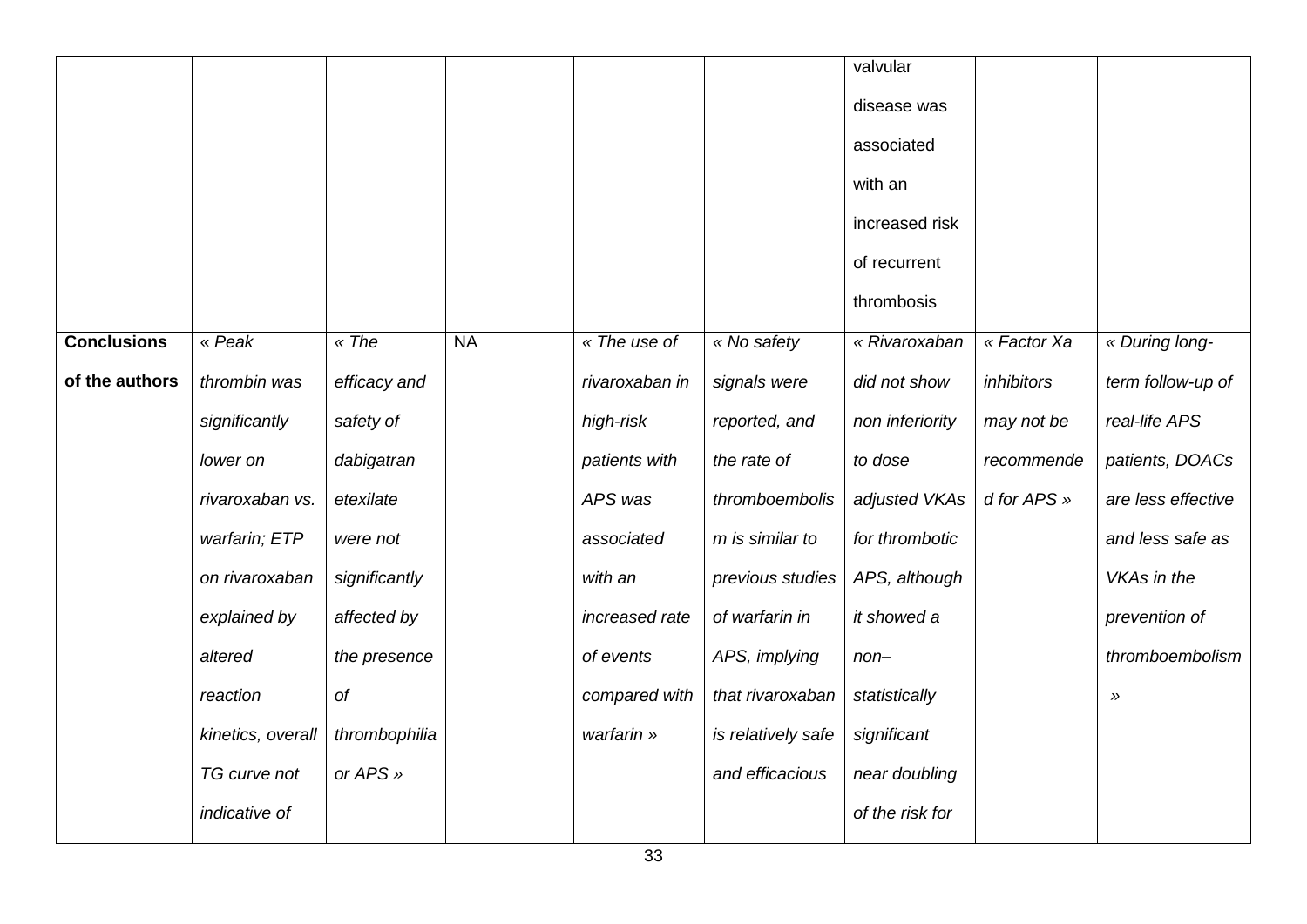|                 | increased                  |             |                    |                | in APS patients      | recurrent    |               |                  |
|-----------------|----------------------------|-------------|--------------------|----------------|----------------------|--------------|---------------|------------------|
|                 | thrombotic risk            |             |                    |                | with VTE »           | thrombosis » |               |                  |
|                 | $\boldsymbol{\mathcal{Y}}$ |             |                    |                |                      |              |               |                  |
|                 |                            |             |                    |                |                      |              |               |                  |
|                 | « Rivaroxaban              |             |                    |                |                      |              |               |                  |
|                 | could be an                |             |                    |                |                      |              |               |                  |
|                 | effective and              |             |                    |                |                      |              |               |                  |
|                 | safe alternative           |             |                    |                |                      |              |               |                  |
|                 | in patients with           |             |                    |                |                      |              |               |                  |
|                 | APS and                    |             |                    |                |                      |              |               |                  |
|                 | previous VTE               |             |                    |                |                      |              |               |                  |
|                 | requiring                  |             |                    |                |                      |              |               |                  |
|                 | standard-                  |             |                    |                |                      |              |               |                  |
|                 | intensity                  |             |                    |                |                      |              |               |                  |
|                 | anticoagulation            |             |                    |                |                      |              |               |                  |
|                 | $\rangle\!\rangle$         |             |                    |                |                      |              |               |                  |
| <b>Comments</b> | This trial was             | Post-hoc    | <b>Trial still</b> | Conclusions    | <b>Unpublished</b>   | Organ        | Retrospective | No               |
|                 | not designed               | analysis of | active (follow-    | are limited to | data (2018           | involvement  | design        | randomization.   |
|                 | or powered to              | trials not  | up) but not        | triple aPL-    | <b>ISTH congress</b> | (heart and   | without       | No difference of |
|                 | compare                    | designed or | recruiting.        |                | poster               | skin) may be |               | recurrent        |
|                 |                            |             |                    |                |                      |              |               |                  |